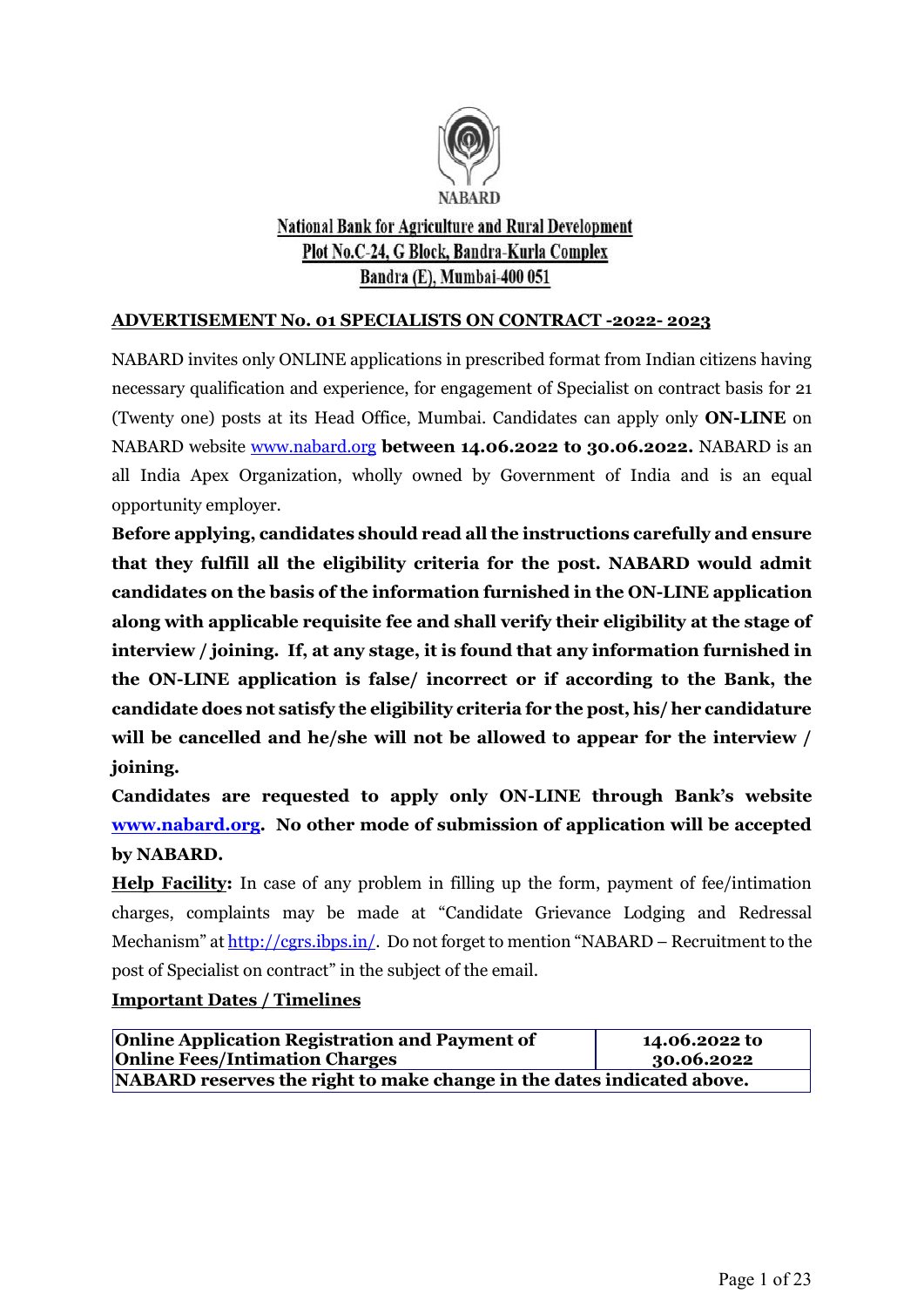#### **Table – 1 I. NUMBER OF VACANCIES AND RESERVATION**

| S<br>N <sub>0</sub> | Post/Position                                 |   | <b>SC</b>    | <b>ST</b>    | <b>OBC</b>   | Total          |
|---------------------|-----------------------------------------------|---|--------------|--------------|--------------|----------------|
| $\mathbf{1}$        | <b>Chief Technology Officer</b>               | 1 |              |              |              | $\mathbf{1}$   |
| $\overline{2}$      | Senior Enterprise Architect                   | 1 |              |              |              | $\mathbf{1}$   |
| 3                   | <b>Solution Architect (Software)</b>          |   |              |              | 1            | $\mathbf{1}$   |
| 4                   | Database Analyst-cum-Designer                 |   |              |              | 1            | 1              |
| 5                   | UI/UX Designer & Developer                    | 1 |              |              |              | 1              |
| 6                   | Senior Software Engineer (Full Stack Java)    | 1 | 1            |              |              | $\mathbf{2}$   |
| 7                   | Software Engineer (Full Stack Java)           |   | 1            |              |              | $\overline{2}$ |
| 8                   | <b>Business Intelligence Report Developer</b> |   |              |              | $\mathbf{1}$ | 1              |
| 9                   | QA Engineer                                   |   |              |              | 1            | $\mathbf{1}$   |
| 10                  | Data Designer                                 |   |              |              |              | 1              |
| 11                  | <b>BI</b> Designer                            |   |              |              |              | 1              |
| 12                  | <b>Business Analysts</b>                      |   | 1            |              |              | $\overline{2}$ |
| 13                  | <b>Application Analysts</b>                   |   |              | $\mathbf{1}$ |              | $\overline{2}$ |
| 14                  | <b>ETL Developers</b>                         |   | $\mathbf{1}$ |              |              | $\overline{2}$ |
| 15                  | <b>Power BI Developers</b>                    |   |              | $\mathbf{1}$ |              | $\overline{2}$ |
|                     | Total                                         |   | $4^*$        | $2^*$        | 4            | 21             |

**\*** Includes Backlog vacancies

Vacancies indicated under UR are open for all categories

Reservation is provided for candidates belonging to SC/ST/OBC category as per extant Government of India instructions.

#### **II. ELIGIBILITY CRITERIA: Educational Qualification, Experience and Job Profile/Key responsibilities (as on 01 June 2022)**

### **i. Post: Chief Technology Officer**

| <b>Qualification</b> | First class in B.E. / B. Tech degree in Computer Science /<br>Information Technology/Electronics and Communication from an<br>accredited and reputed institution                                                                                                                                                                                                                                                                                                                                                                         |
|----------------------|------------------------------------------------------------------------------------------------------------------------------------------------------------------------------------------------------------------------------------------------------------------------------------------------------------------------------------------------------------------------------------------------------------------------------------------------------------------------------------------------------------------------------------------|
|                      | <b>OR</b>                                                                                                                                                                                                                                                                                                                                                                                                                                                                                                                                |
|                      | MCA from an accredited and reputed institution                                                                                                                                                                                                                                                                                                                                                                                                                                                                                           |
| <b>Experience</b>    | <b>Essential:</b>                                                                                                                                                                                                                                                                                                                                                                                                                                                                                                                        |
|                      | i. Post Qualification IT experience of minimum 15 years including<br>5 years at Senior leadership level with expertise mostly in Core<br>Banking Solutions, Alternative Delivery Channels, Application<br>Development, Network & Communication Channels and Data<br>Centre Management (including software defined data centre<br>environment), Data warehouse/Big Data Analytics, IT Security<br>& Technology Risk Management, Business Continuity Plan.<br>ii. Training and Teaching experience will not be counted for<br>eligibility. |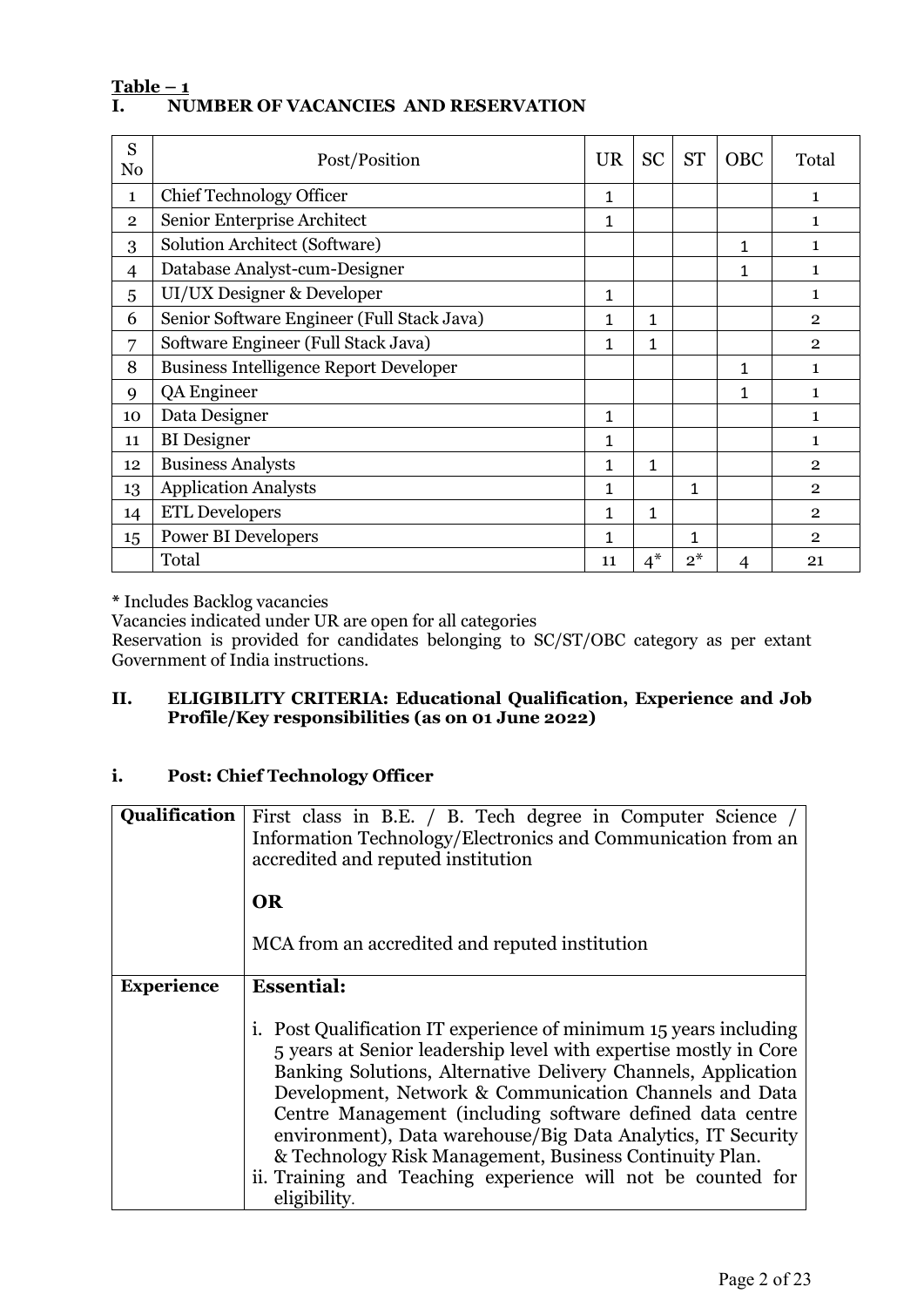|             | Desirable:                                                                                                                                                                                                                                                                                                                                                                                                                                                                                                                                                                                                                                                                                                                                                                                                                                                                                                                                                                                                                                                                                                                                                                                                                                                                                                                                                                                                                                                                         |
|-------------|------------------------------------------------------------------------------------------------------------------------------------------------------------------------------------------------------------------------------------------------------------------------------------------------------------------------------------------------------------------------------------------------------------------------------------------------------------------------------------------------------------------------------------------------------------------------------------------------------------------------------------------------------------------------------------------------------------------------------------------------------------------------------------------------------------------------------------------------------------------------------------------------------------------------------------------------------------------------------------------------------------------------------------------------------------------------------------------------------------------------------------------------------------------------------------------------------------------------------------------------------------------------------------------------------------------------------------------------------------------------------------------------------------------------------------------------------------------------------------|
|             | 1. Demonstrable experience in leading the successful<br>development of software solutions.<br>2. Expertise in Digital Banking, Networking, Core<br>IT<br>Infrastructure.<br>3. Experience in new technologies viz., Cloud, Mobile, Analytics.<br>4. Demonstrable team leadership experience with ability to shape<br>and lead an effective team.<br>5. Deliver a positive impact on the Bank's business. Strong project<br>management skills and management of development,<br>maintenance and support teams. Added working knowledge of<br>enterprise architecture.<br>6. Academic experience with exposure in participating in<br>seminars, conferences, research publications representing the<br>organization.<br>7. Up-to-date with the current levels of IT security, threats,<br>vulnerability that could impact the Bank's digital and financial<br>assets.                                                                                                                                                                                                                                                                                                                                                                                                                                                                                                                                                                                                                |
| Job profile | 1. Providing in-depth technical expertise<br>2. Responsible for identifying and implementing new technologies<br>and technology products.<br>Preparation, aligning and enabling implementation of<br>3.<br>Technology Vision Document for the Bank<br>4. Develop stress-testing mechanism to mitigate risk arising out of<br>cyber- attacks and taking corrective measures / prudent<br>response in case of cyber- attacks at NABARD / partner<br>agencies.<br>5. Enhancing training & capacity building at NABARD / partner<br>agencies w.r.t. Information Technology<br>6. Apprise the Management about global developments and<br>necessary action points in all areas of IT, including cyber<br>security.<br>7. Digitalization and automation of most of the operations of the<br>Bank by leveraging the digital shift.<br>8. Heading the Technical Consultants Team/Contract Staff for IT<br>Operations besides heading the technical team of client<br>institutions to coordinate with IT vendors of the Bank to<br>effectively influence the decision and ensure technical delivery.<br>Bring in the Industry Expertise for the digital initiatives of the<br>Bank.<br>9. Maintain competitive advantage over peers in digital banking<br>and leveraging the digital ecosystem.<br>10. Ensuring State of the Art technology network, optimizing and<br>managing it in a manner it delivers high efficiency with<br>sufficient resilience and yet managing cost effectively. |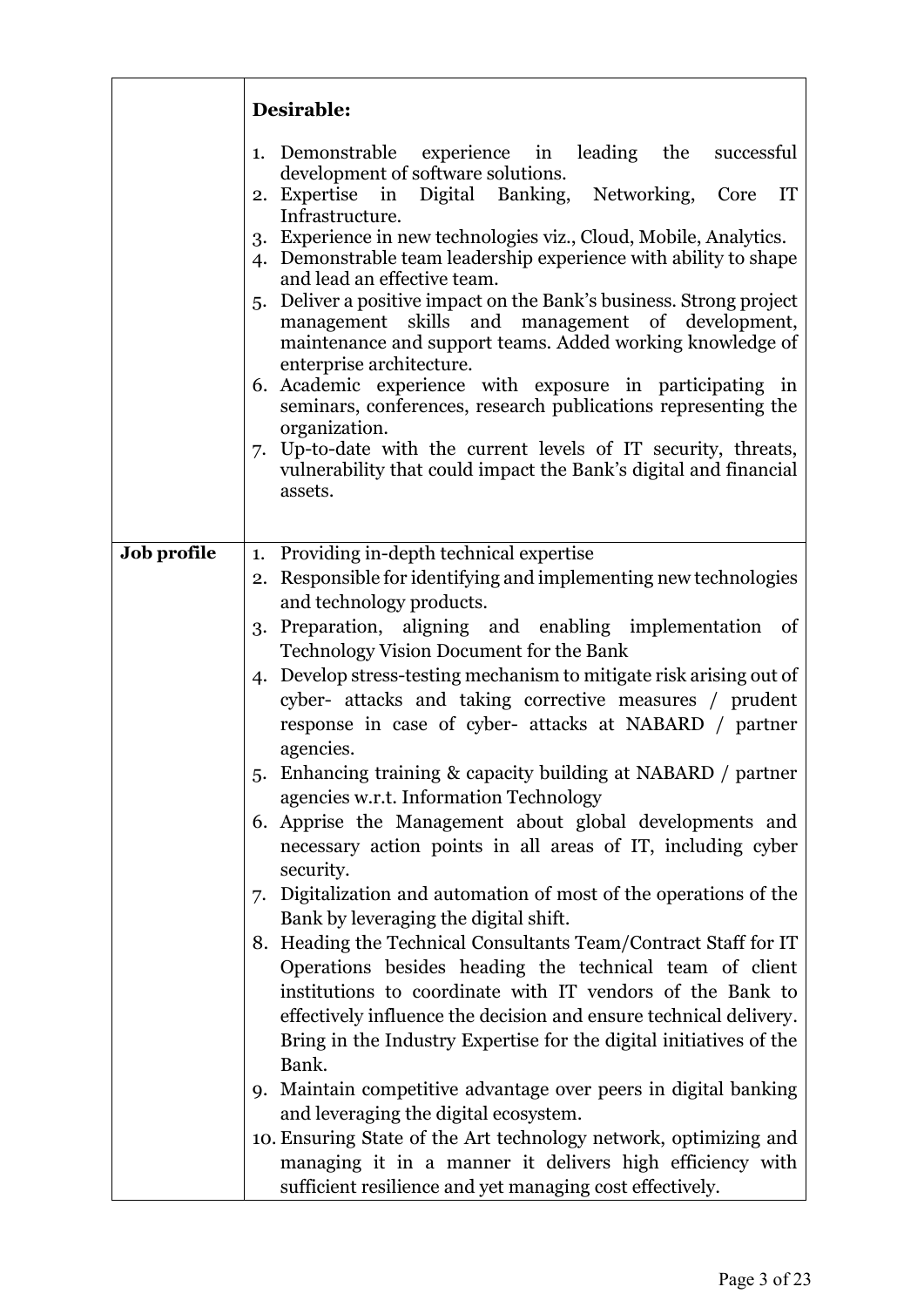| 11. Ensuring appropriate solution architecture is in place and       |
|----------------------------------------------------------------------|
| identifying needs and ensuring ideal software solutions are          |
| developed in a timely manner to help increase operational            |
| efficiency and also leading edge products; guiding the Bank on       |
| its Enterprise Architecture Journey. Providing technical inputs      |
| in identifying suitable database solutions for the bank as also      |
| overseeing and ensuring fine tuning of existing data bases.          |
| 12. Develop and maintain overall framework of IT policies,           |
| standards and strategies that will empower business and people       |
| to deliver on their commitments to the strategy and budgets.         |
| 13. Define the priorities, objectives and targets that underpin what |
| contributes to delivery of value to business aligned with best       |
| practices and standards.                                             |
| 14. Ensure efficiency in process / operations across the Bank.       |
| 15. Ensure State-of-the Art Security, identify security threats,     |
| formulate strategies and methods to mitigate the threats.            |
| 16. As part of Business Continuity Plan, lend support to the         |
| business operations and ensure that appropriate DR plans are         |
| in place and regularly tested for readiness for unforeseen and       |
| unexpected events which can impact the business continuity.          |
| 17. Pivotal role in supporting the business departments and          |
| meeting their needs in a time bound manner.                          |
| 18. Developing long term plans to sustain and support the business,  |
| anticipating the future trends.                                      |
| 19. Lead strategic insight and overview of business case             |
| justifications and ROI analysis for IT spending and initiatives.     |
| 20. Ensure total quality management through uniform processes        |
| and procedures.                                                      |
| 21. Mitigation of Operational Risk in coordination with CISO and     |
| any other work entrusted from time to time by the Bank.              |
| 22. Facilitate and Oversee IS Audit, System Audit and all IT related |
| audit.                                                               |
| 23. Assigning, managing and monitoring the functioning of the        |
| Specialists (on contract) attached to DIT.                           |
| 24. Any other work entrusted by the Bank from time to time.          |
|                                                                      |

# **ii. Post: Senior Enterprise Architect**

| <b>Qualification   Essential:</b> |                                            |
|-----------------------------------|--------------------------------------------|
|                                   | BE/BTech in IT/ Engineering                |
|                                   | <b>OR</b>                                  |
|                                   | B.Sc in IT                                 |
|                                   | OR                                         |
|                                   | <b>BCA/MCA</b>                             |
|                                   | from an accredited and reputed institution |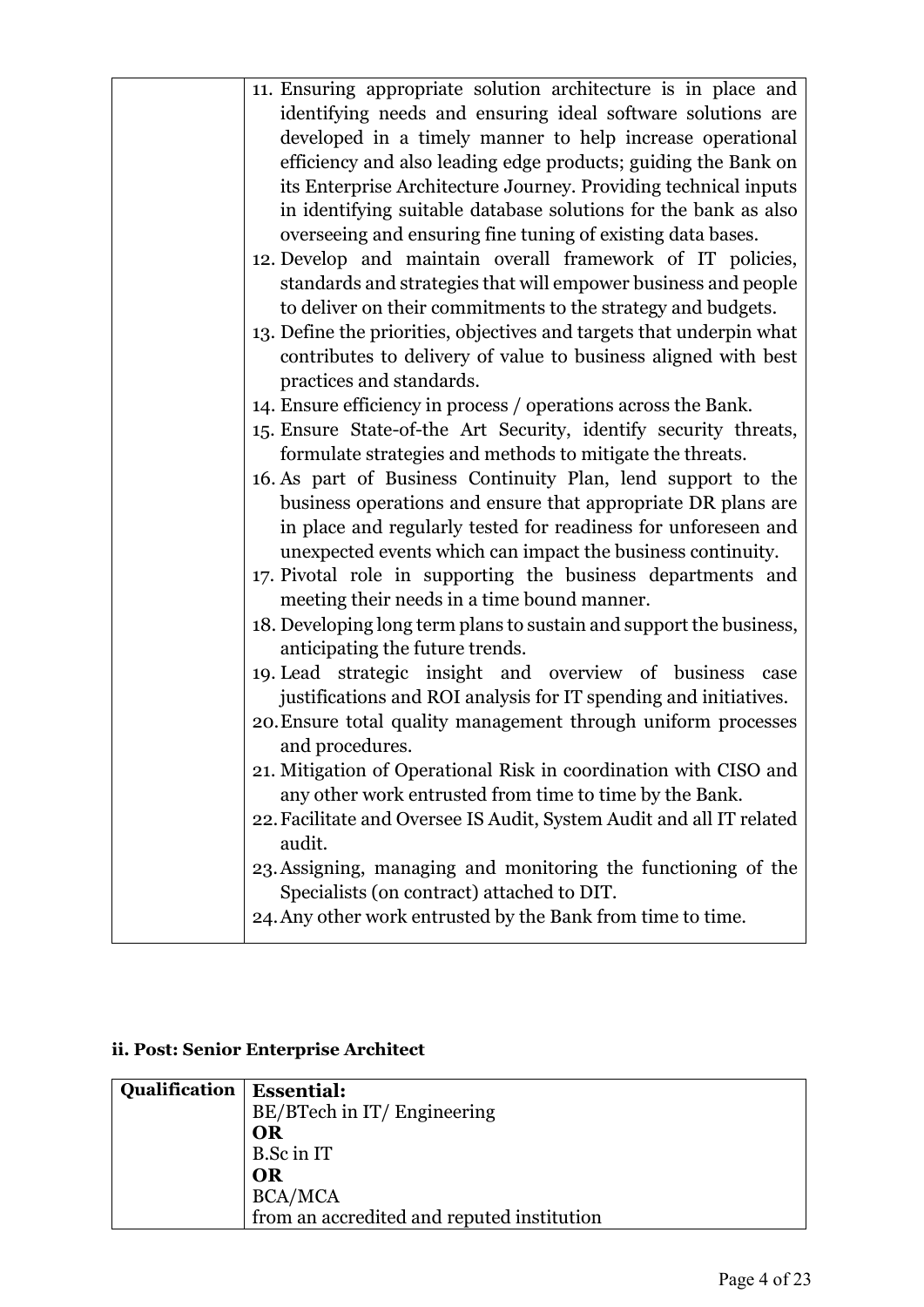|                   | <b>AND</b>                                                                                                                 |
|-------------------|----------------------------------------------------------------------------------------------------------------------------|
|                   | 2. TOGAF 9 certified and well versed in the Architecture                                                                   |
|                   | Development Model of the Open Group.                                                                                       |
|                   |                                                                                                                            |
| <b>Experience</b> | <b>Essential:</b>                                                                                                          |
|                   | 1. Minimum 8 years of experience in Enterprise Architecture and a                                                          |
|                   | practicing Enterprise Architect.                                                                                           |
|                   | 2. Must have knowledge and strong understanding of all layers of                                                           |
|                   | Enterprise Architecture with deep expertise and knowledge in at                                                            |
|                   | least one layer of the Open group Architecture framework.                                                                  |
|                   | 3. Effective communication Skills both oral and written to                                                                 |
|                   | document, plan, market and execute programs.                                                                               |
|                   | 4. Project Management Skills to manage competing priorities and                                                            |
|                   | lead program/projects.                                                                                                     |
|                   | Desirable:                                                                                                                 |
|                   | 1. Experience in System Architecture. Experience of other industry<br>standard open frameworks will be an added advantage. |
|                   | Experience in the BFSI Sector                                                                                              |
|                   | Experience in leading multiple large product/project<br>2.                                                                 |
|                   | engagements and collaborating with other solution architects to                                                            |
|                   | provide seamless leadership across all engagements.                                                                        |
| Job profile       | 1. Evaluating internal functions and IT processes and suggesting                                                           |
|                   | improvements in the light of the Enterprise Architecture                                                                   |
|                   | Document already in place in the Bank. Must own the EA                                                                     |
|                   | roadmap and its consumption / enablement across the                                                                        |
|                   | Organisation.                                                                                                              |
|                   | 2. Assessing the Opportunities, Threats and Challenges in<br>Technology Implementation in the Bank and suggest Strategic   |
|                   | Options with reference to the target Business Architecture of the                                                          |
|                   | Bank.                                                                                                                      |
|                   | 3. Suggesting the methodology for establishment of a full-fledged                                                          |
|                   | EA Cell with the Requirement of Manpower consisting of                                                                     |
|                   | Enterprise Architects, Solution and Technology Architects,                                                                 |
|                   | Business Analytics and Business Architects and resources based                                                             |
|                   | on the assessment made above.                                                                                              |
|                   | 4. Act as a thought leader and innovator to advise on new                                                                  |
|                   | disruptive technologies and solutions for NABARD, which uses                                                               |
|                   | IT and digital as primary driver to be a future driven<br>organisation.                                                    |
|                   | 5. Lead the EA Cell once it is established and coordinate among                                                            |
|                   | the different members of the Cell and user Departments at HO.                                                              |
|                   | 6. Guiding the EA Cell in creating business architecture models to                                                         |
|                   | reflect the organisation's strategies and goals and creating and                                                           |
|                   | implementing business visions and goals.                                                                                   |
|                   | Applying existing technologies, approaches, methodologies in<br>7.                                                         |
|                   | new combinations to design new products, systems or                                                                        |
|                   | processes.                                                                                                                 |
|                   | 8. Presenting the various project plans, technical roadmaps, risks                                                         |
|                   | and recommendations to Senior Management from time to                                                                      |
|                   | time.<br>9. Communicating the solutions and technologies to various                                                        |
|                   | stakeholders within and without the organisation.                                                                          |
|                   |                                                                                                                            |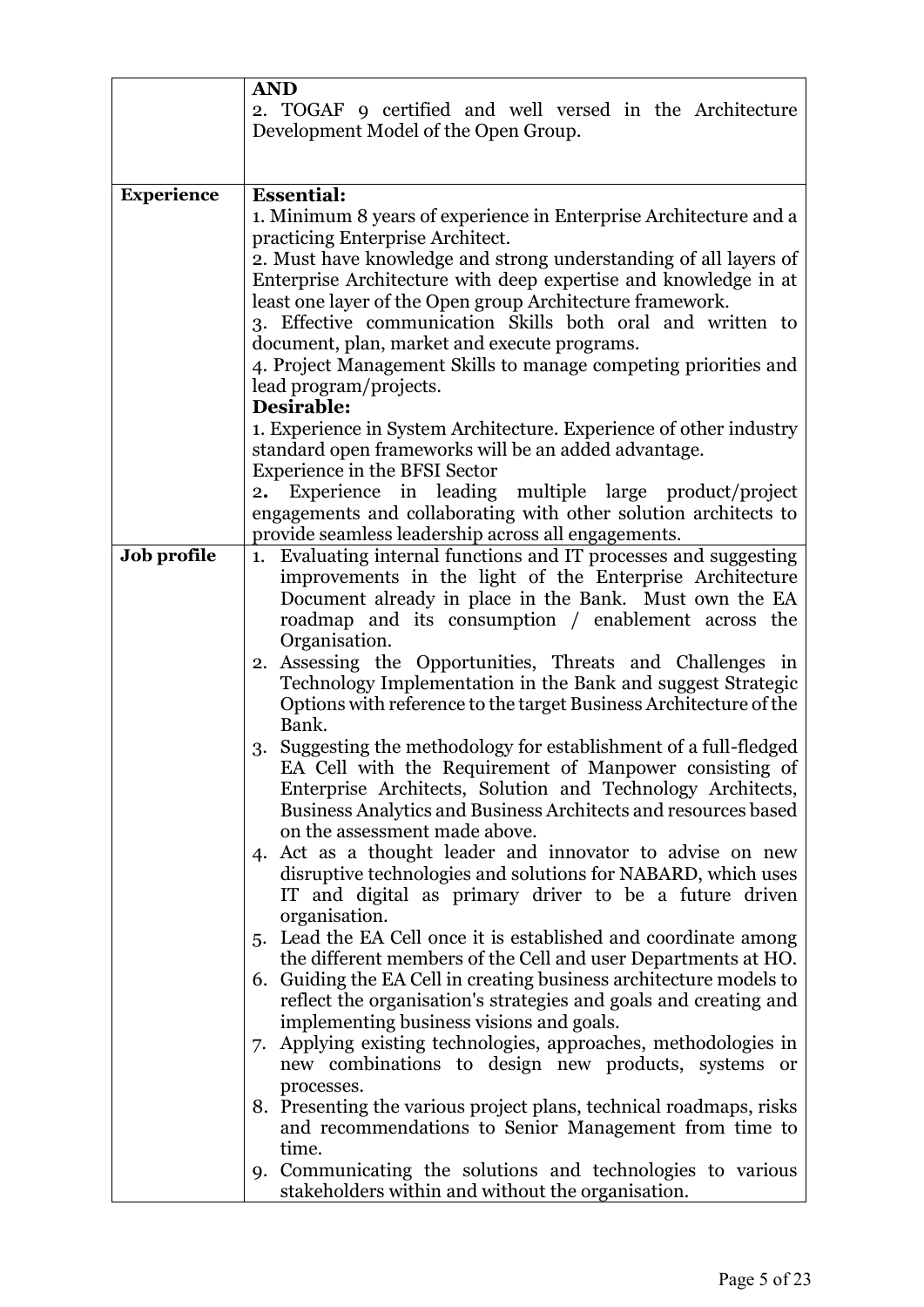| 10. Organising awareness creation programmes and training to |                                                                              |  |  |  |
|--------------------------------------------------------------|------------------------------------------------------------------------------|--|--|--|
|                                                              | improve employees' knowledge and skills for future<br>organisational growth. |  |  |  |

### **iii. Post: Solution Architect (Software)**

|                   | 1 ost: sorution Alemicet (software)                                                                                                                                                                                                                                                                                                                                  |  |  |
|-------------------|----------------------------------------------------------------------------------------------------------------------------------------------------------------------------------------------------------------------------------------------------------------------------------------------------------------------------------------------------------------------|--|--|
| Qualification     | <b>Essential</b>                                                                                                                                                                                                                                                                                                                                                     |  |  |
|                   | BE/BTech in IT/Computer Science/Engineering                                                                                                                                                                                                                                                                                                                          |  |  |
|                   | <b>OR</b>                                                                                                                                                                                                                                                                                                                                                            |  |  |
|                   | <b>MCA</b>                                                                                                                                                                                                                                                                                                                                                           |  |  |
|                   | from an accredited and reputed institution                                                                                                                                                                                                                                                                                                                           |  |  |
|                   | <b>Desirable</b>                                                                                                                                                                                                                                                                                                                                                     |  |  |
|                   | Relevant certifications in architecture/programming/databases                                                                                                                                                                                                                                                                                                        |  |  |
| <b>Experience</b> | <b>Essential:</b>                                                                                                                                                                                                                                                                                                                                                    |  |  |
|                   | Minimum 10-12 years in Software development, design and                                                                                                                                                                                                                                                                                                              |  |  |
|                   | architecture of which 5-7 years' experience as IT Architect                                                                                                                                                                                                                                                                                                          |  |  |
|                   |                                                                                                                                                                                                                                                                                                                                                                      |  |  |
| Job profile       | Study the business functional & non-functional requirements<br>$\bullet$<br>and design a high-level architectural solution.<br>Manage the technology stack and deployment methods of<br>NABARD's existing and new applications.<br>Manage development, implementation, maintenance, support<br>$\bullet$<br>and evolution of NABARD's existing and new applications. |  |  |
|                   | Responsible for design of logical and physical database models.<br>$\bullet$<br>Perform requirements analysis, data modelling and database<br>$\bullet$<br>architecture functions for relational database system(s).<br>Document the As Is and To Be architecture<br>$\bullet$                                                                                       |  |  |
|                   | Any other related task assigned by NABARD                                                                                                                                                                                                                                                                                                                            |  |  |

#### **iv. Post: Database Analyst-cum-Designer**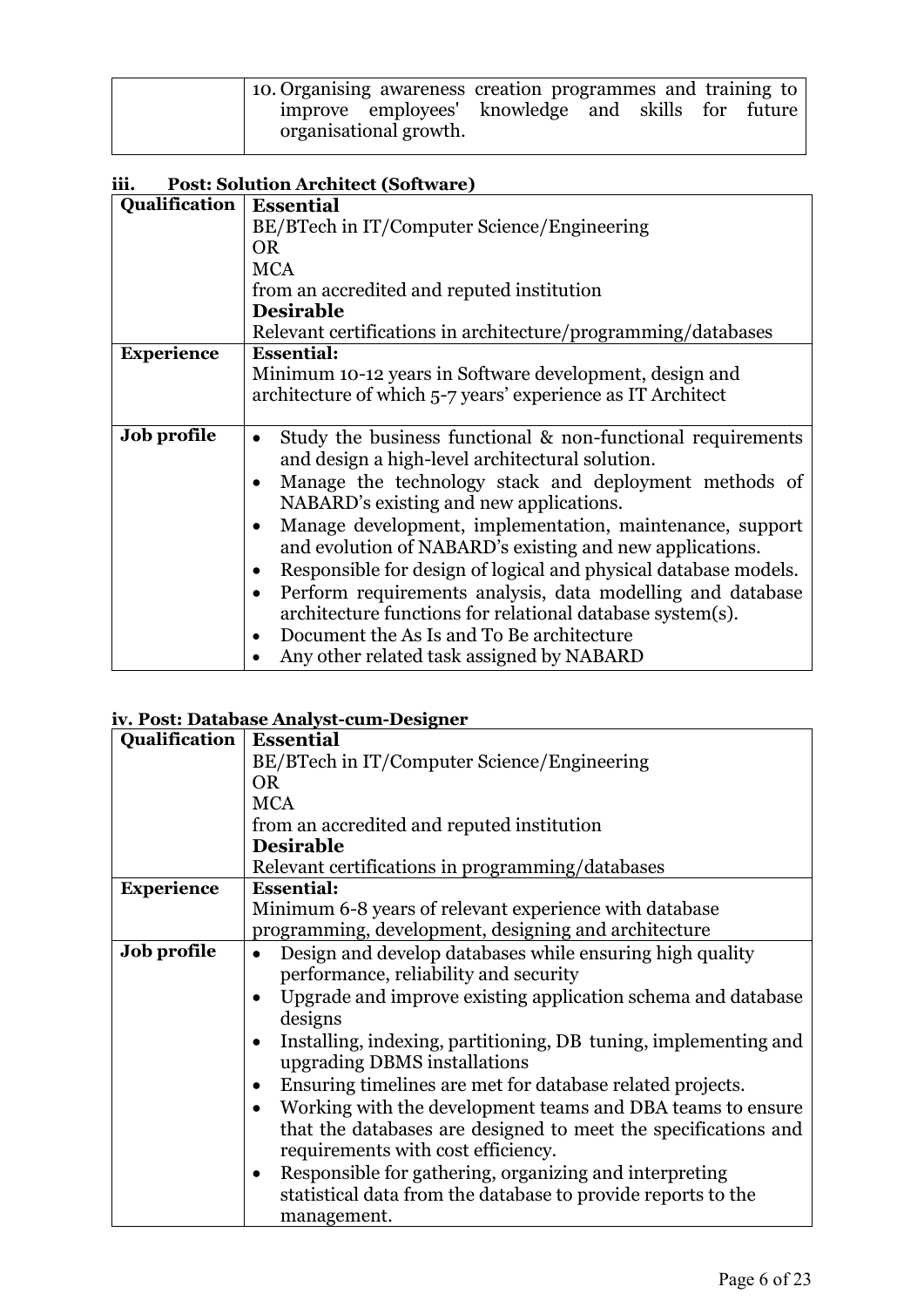### **v. Post: UI / UX Designer and Developer**

| Qualification     | <b>Essential</b>                                                                                                                                                                                                                                                                                                                                                                                                                                                                                                                                                                                                                                                                                                                                                                                                                                                                             |  |  |  |
|-------------------|----------------------------------------------------------------------------------------------------------------------------------------------------------------------------------------------------------------------------------------------------------------------------------------------------------------------------------------------------------------------------------------------------------------------------------------------------------------------------------------------------------------------------------------------------------------------------------------------------------------------------------------------------------------------------------------------------------------------------------------------------------------------------------------------------------------------------------------------------------------------------------------------|--|--|--|
|                   | Bachelor's degree in Science or Engineering                                                                                                                                                                                                                                                                                                                                                                                                                                                                                                                                                                                                                                                                                                                                                                                                                                                  |  |  |  |
|                   | <b>OR</b>                                                                                                                                                                                                                                                                                                                                                                                                                                                                                                                                                                                                                                                                                                                                                                                                                                                                                    |  |  |  |
|                   | <b>MCA</b>                                                                                                                                                                                                                                                                                                                                                                                                                                                                                                                                                                                                                                                                                                                                                                                                                                                                                   |  |  |  |
|                   | from an accredited and reputed institution                                                                                                                                                                                                                                                                                                                                                                                                                                                                                                                                                                                                                                                                                                                                                                                                                                                   |  |  |  |
|                   | <b>Desirable</b>                                                                                                                                                                                                                                                                                                                                                                                                                                                                                                                                                                                                                                                                                                                                                                                                                                                                             |  |  |  |
|                   | $\triangleright$ Relevant certification in UI/UX design/development                                                                                                                                                                                                                                                                                                                                                                                                                                                                                                                                                                                                                                                                                                                                                                                                                          |  |  |  |
|                   | <b>Exposure to Appzillon platform</b>                                                                                                                                                                                                                                                                                                                                                                                                                                                                                                                                                                                                                                                                                                                                                                                                                                                        |  |  |  |
| <b>Experience</b> | Minimum 3-5 years as UI / UX designer and developer                                                                                                                                                                                                                                                                                                                                                                                                                                                                                                                                                                                                                                                                                                                                                                                                                                          |  |  |  |
| Job profile       | Work with other developers to ensure that the application is high<br>$\bullet$<br>quality, functional and visually appealing.<br>Liaise with the client to understand and document their needs<br>and expectations.<br>Quickly develop prototypes using design tools.<br>$\bullet$<br>Ensure that the user interface is optimized for various devices.<br>٠<br>Identify, prioritize and execute tasks in the software<br>development lifecycle.<br>Working with the other development team members and<br>$\bullet$<br>supporting them as needed so that the usability of the<br>application increases.<br>Maintaining the code version<br>$\bullet$<br>Review and debugging of the application code<br>$\bullet$<br>Performing application validation and testing<br>$\bullet$<br>Documenting various software development phases<br>$\bullet$<br>Any other related task assigned by NABARD |  |  |  |

# **vi.Post: Senior Software Engineer (Full Stack Java)**

| Qualification     | <b>Essential</b>                                                        |
|-------------------|-------------------------------------------------------------------------|
|                   | BE/BTech in IT/Computer Science/Engineering                             |
|                   | <b>OR</b>                                                               |
|                   | <b>MCA</b>                                                              |
|                   | from an accredited and reputed institution                              |
|                   | <b>Desirable</b>                                                        |
|                   | $\triangleright$ Relevant certifications in programming and BFSI domain |
|                   | Candidates worked on Appzillon platform would be preferred<br>➤         |
| <b>Experience</b> | Minimum 6-8 years as full stack developer                               |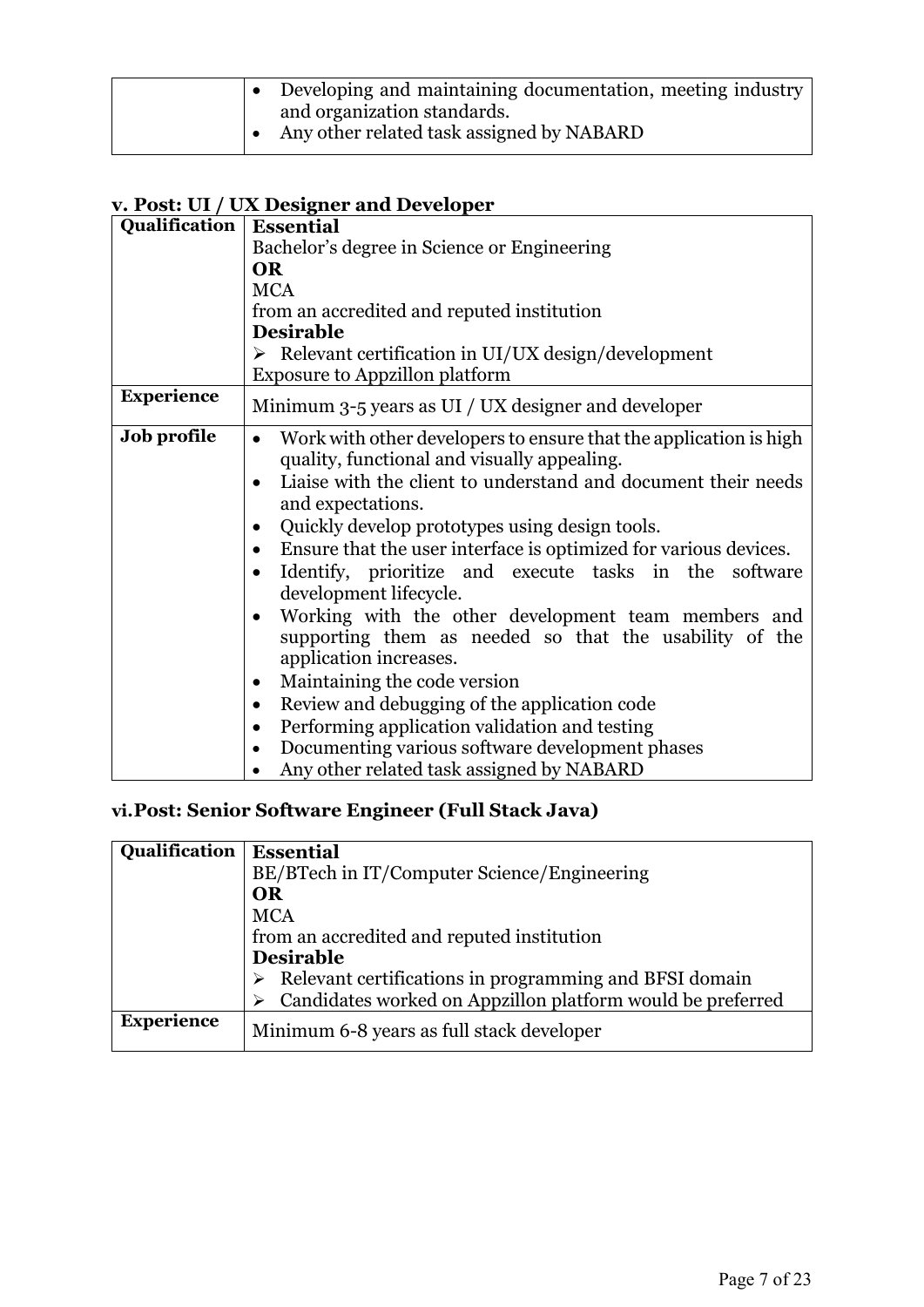| Job profile | • Responsible for high quality software design and development<br>while working with the development team.                                |
|-------------|-------------------------------------------------------------------------------------------------------------------------------------------|
|             | • Identify, prioritize and execute tasks in the software<br>development lifecycle.                                                        |
|             | • Working with the business teams to gather and document their<br>needs and requirements.                                                 |
|             | • Working with the other development team members and<br>supporting them as needed so that the usability of the<br>application increases. |
|             | Maintaining the code version<br>$\bullet$                                                                                                 |
|             | Review and debugging of the application code<br>٠                                                                                         |
|             | Performing application validation and testing<br>$\bullet$                                                                                |
|             | Documenting various software development phases<br>$\bullet$                                                                              |
|             | Any other related task assigned by the NABARD                                                                                             |

### **vii. Post: Software Engineer (Full Stack Java)**

| Qualification      | <b>Essential</b>                                                                                                                                                                                                                                                                                                                                                                                                                                                                                                                                                                                                                                                                                                                              |  |  |
|--------------------|-----------------------------------------------------------------------------------------------------------------------------------------------------------------------------------------------------------------------------------------------------------------------------------------------------------------------------------------------------------------------------------------------------------------------------------------------------------------------------------------------------------------------------------------------------------------------------------------------------------------------------------------------------------------------------------------------------------------------------------------------|--|--|
|                    | BE/BTech in IT/Computer Science / Engineering<br>➤                                                                                                                                                                                                                                                                                                                                                                                                                                                                                                                                                                                                                                                                                            |  |  |
|                    | <b>OR</b>                                                                                                                                                                                                                                                                                                                                                                                                                                                                                                                                                                                                                                                                                                                                     |  |  |
|                    | <b>MCA</b>                                                                                                                                                                                                                                                                                                                                                                                                                                                                                                                                                                                                                                                                                                                                    |  |  |
|                    | from an accredited and reputed institution                                                                                                                                                                                                                                                                                                                                                                                                                                                                                                                                                                                                                                                                                                    |  |  |
|                    | <b>Desirable</b>                                                                                                                                                                                                                                                                                                                                                                                                                                                                                                                                                                                                                                                                                                                              |  |  |
|                    | $\triangleright$ Relevant certifications in programming and domain                                                                                                                                                                                                                                                                                                                                                                                                                                                                                                                                                                                                                                                                            |  |  |
|                    | Candidates worked on Appzillon platform would be preferred<br>➤                                                                                                                                                                                                                                                                                                                                                                                                                                                                                                                                                                                                                                                                               |  |  |
| <b>Experience</b>  | Minimum 3-5 years as full stack developer                                                                                                                                                                                                                                                                                                                                                                                                                                                                                                                                                                                                                                                                                                     |  |  |
| <b>Job profile</b> | Responsible for high quality software design and development<br>$\bullet$<br>while working with the development team.<br>Identify, prioritize and execute tasks in the software<br>development lifecycle.<br>Working with the business teams to gather and document their<br>$\bullet$<br>needs and requirements.<br>Working with the other development team members and<br>supporting them as needed so that usability of the application<br>increases.<br>Maintaining the code version<br>$\bullet$<br>Review and debugging of the application code<br>$\bullet$<br>Performing application validation and testing<br>$\bullet$<br>Documenting various software development phases<br>$\bullet$<br>Any other related task assigned by NABARD |  |  |

#### **viii. Post: Business Intelligence (BI) Report Developer**

| Qualification     | <b>Essential</b>                                      |
|-------------------|-------------------------------------------------------|
|                   | BE/BTech in IT/Computer Science                       |
|                   | OR                                                    |
|                   | <b>MCA</b>                                            |
|                   | from an accredited and reputed institution            |
| <b>Experience</b> | Minimum 4-5 years as BI report developer and designer |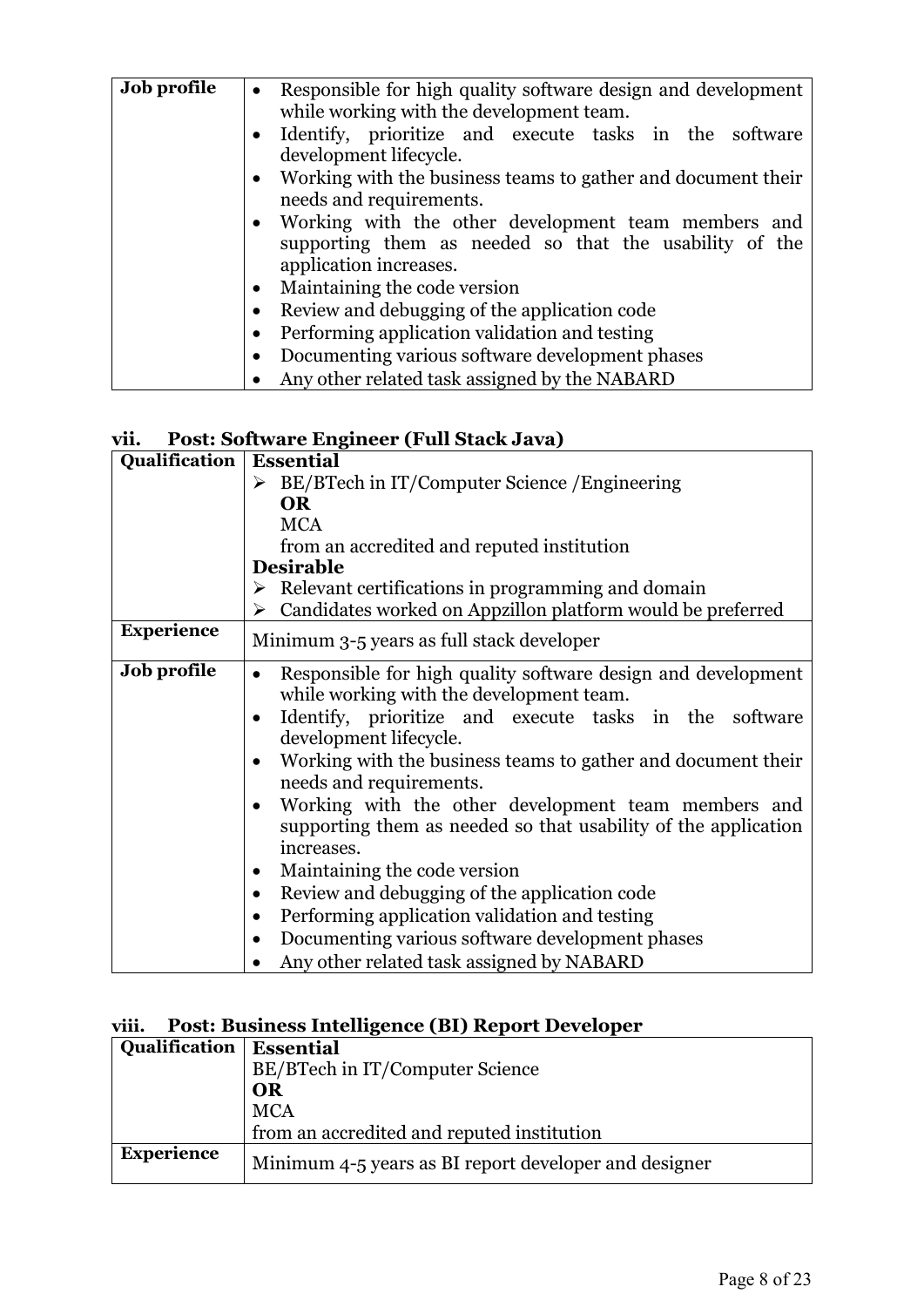| <b>Job profile</b> | • Collaborate with business users and business analysts to        |
|--------------------|-------------------------------------------------------------------|
|                    | develop, deploy and maintain Business Intelligence solutions.     |
|                    | Developing and presenting information through<br>MIS<br>$\bullet$ |
|                    | dashboards and reports for the management.                        |
|                    | • Crafting and creating queries upon request for data/reports.    |
|                    | Evaluating and improving the current BI Solutions.<br>$\bullet$   |
|                    | Translating business needs to BI solutions.<br>$\bullet$          |
|                    |                                                                   |

## **ix.Post: QA Engineer**

| Qualification      | <b>Essential</b>                                                                                                                                                                                                                                                                                                                                                                                                                                                                                                                                                                                                                                                                                                                                                                          |  |  |
|--------------------|-------------------------------------------------------------------------------------------------------------------------------------------------------------------------------------------------------------------------------------------------------------------------------------------------------------------------------------------------------------------------------------------------------------------------------------------------------------------------------------------------------------------------------------------------------------------------------------------------------------------------------------------------------------------------------------------------------------------------------------------------------------------------------------------|--|--|
|                    | Bachelor's degree in Science or Engineering                                                                                                                                                                                                                                                                                                                                                                                                                                                                                                                                                                                                                                                                                                                                               |  |  |
|                    | <b>OR</b>                                                                                                                                                                                                                                                                                                                                                                                                                                                                                                                                                                                                                                                                                                                                                                                 |  |  |
|                    | <b>MCA</b>                                                                                                                                                                                                                                                                                                                                                                                                                                                                                                                                                                                                                                                                                                                                                                                |  |  |
|                    | from an accredited and reputed institution                                                                                                                                                                                                                                                                                                                                                                                                                                                                                                                                                                                                                                                                                                                                                |  |  |
|                    | <b>Desirable</b>                                                                                                                                                                                                                                                                                                                                                                                                                                                                                                                                                                                                                                                                                                                                                                          |  |  |
|                    | Relevant QA and domain certifications                                                                                                                                                                                                                                                                                                                                                                                                                                                                                                                                                                                                                                                                                                                                                     |  |  |
| <b>Experience</b>  | Minimum 3-5 years as QA Analyst                                                                                                                                                                                                                                                                                                                                                                                                                                                                                                                                                                                                                                                                                                                                                           |  |  |
| <b>Job profile</b> | Understand business requirements, help in creating<br>$\bullet$<br>FRD/BRDs including workflow, business rules and use cases<br>and perform necessary setups and configurations and other<br>change management responsibilities related to the project.<br>Creating UAT scope, test cases and acceptance criteria for new<br>$\bullet$<br>and existing projects.<br>Execution of test cases under varying circumstances and<br>environments.<br>Create logs to document testing phases and defects<br>$\bullet$<br>Validation of defect fixes/hot fixes and of new features<br>Partner with the development teams to introduce good coding<br>$\bullet$<br>practices and standards.<br>Explore and introduce automation testing capabilities<br>Any other related task assigned by NABARD |  |  |

# **x. Post: Data Designer**

| Qualification     | <b>Essential</b>                                                              |
|-------------------|-------------------------------------------------------------------------------|
|                   | B. Tech (any discipline) / MCA with 10 years of IT experience from            |
|                   | an accredited and reputed institution                                         |
|                   | <b>Desirable</b>                                                              |
|                   | $\triangleright$ Global Certification in Data Base Design for Data Warehouses |
| <b>Experience</b> | <b>Essential</b>                                                              |
|                   | $\triangleright$ 10 years of IT experience from an accredited and reputed     |
|                   | institution, of which 7-10 years in business environments in                  |
|                   | Data Modeling                                                                 |
|                   | $\triangleright$ Ability to guide junior Data modelers                        |
|                   | Good knowledge of SQL and Dimensional Modeling concepts                       |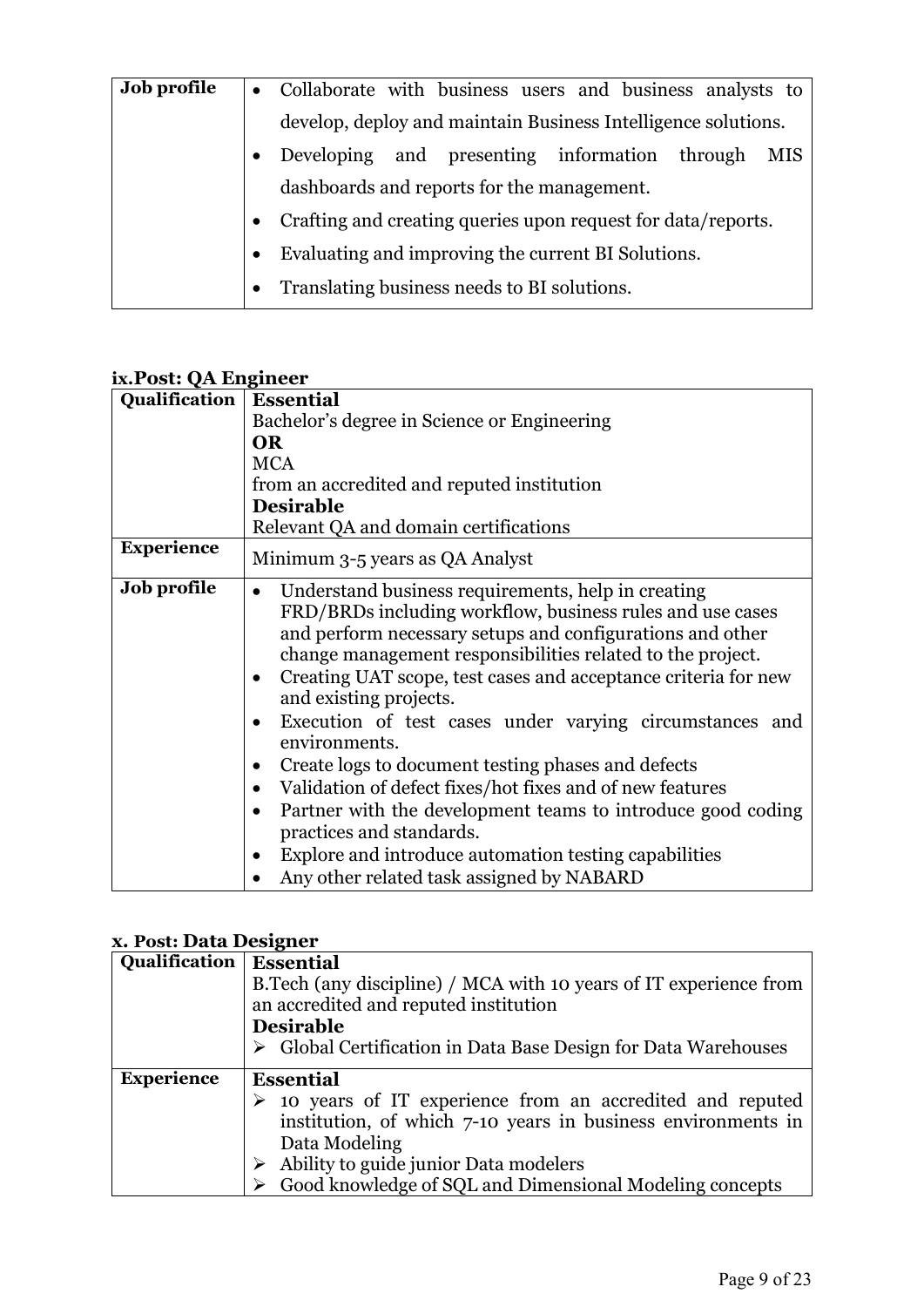|                    | Leverage and enforce standards for data naming conventions to<br>➤<br>ensure consistency and reuse of data models |  |  |  |
|--------------------|-------------------------------------------------------------------------------------------------------------------|--|--|--|
|                    | <b>Desirable</b>                                                                                                  |  |  |  |
|                    | Business acumen through interacting with business partners<br>➤                                                   |  |  |  |
|                    | Experience in BFSI domain. Familiarity with data in core<br>➤                                                     |  |  |  |
|                    | banking system                                                                                                    |  |  |  |
|                    |                                                                                                                   |  |  |  |
| <b>Job profile</b> | i.<br>Analyze data needs and use skills in coding to maintain                                                     |  |  |  |
|                    | secure databases                                                                                                  |  |  |  |
|                    | Design and implement effective database solutions and<br>11.                                                      |  |  |  |
|                    | models to store and retrieve data                                                                                 |  |  |  |
|                    |                                                                                                                   |  |  |  |
|                    | iii.<br>Adhere to architecture standards                                                                          |  |  |  |
|                    | Focus on improving data quality, accessibility and security<br>iv.                                                |  |  |  |
|                    | system performance by conducting<br>Improve<br>tests,<br>V.                                                       |  |  |  |
|                    | troubleshooting and integrating new elements                                                                      |  |  |  |
|                    | Optimize new and current database systems<br>vi.                                                                  |  |  |  |
|                    | vii.<br>Define security and backup procedures                                                                     |  |  |  |
|                    | viii.<br>Coordinate with the Data Science department to identify                                                  |  |  |  |
|                    | future needs and requirements                                                                                     |  |  |  |
|                    | ix.<br>Provide operational support for Management Information                                                     |  |  |  |
|                    | Systems (MIS)                                                                                                     |  |  |  |
|                    |                                                                                                                   |  |  |  |

### **xi.Post: BI designer**

| ALI USI. DI UCSIZIICI |                                                                         |  |  |
|-----------------------|-------------------------------------------------------------------------|--|--|
| Qualification         | <b>Essential:</b>                                                       |  |  |
|                       | B.Tech. (any discipline) / MCA from an accredited and reputed           |  |  |
|                       | institution                                                             |  |  |
|                       |                                                                         |  |  |
|                       | Desirable:                                                              |  |  |
|                       | Certified in a leading BI platform viz. Power BI, Tableau,              |  |  |
|                       | QlikSense                                                               |  |  |
| <b>Experience</b>     | <b>Essential:</b>                                                       |  |  |
|                       | i. Minimum 9 years of IT experience of which                            |  |  |
|                       | $\triangleright$ 7+ years of hands on experience in Reports / Dashboard |  |  |
|                       | Development using Power BI or comparable tools like                     |  |  |
|                       | Tableau & Qliksense                                                     |  |  |
|                       | 4 years of Oracle (or comparable database) experience                   |  |  |
|                       | with BI/DW deployments                                                  |  |  |
|                       | ii. Should be familiar with both technical and aesthetic aspects of     |  |  |
|                       | reports building                                                        |  |  |
|                       | iii. Proven track record as Reports Designer                            |  |  |
|                       |                                                                         |  |  |
|                       | Desirable:                                                              |  |  |
|                       | I. Business acumen through interacting with business partners           |  |  |
|                       | ii. Familiarity with BFSI domain, familiarity with core banking         |  |  |
|                       | system                                                                  |  |  |
| Job profile           | i.<br>Lead and guide the BI architecture to handle complex              |  |  |
|                       | business rules while balancing the fulfillment of stringent             |  |  |
|                       | performance requirements                                                |  |  |
|                       | ii.<br>Lead a team of reporting analysts                                |  |  |
|                       | iii.<br>Responsible for the development and administration of BI        |  |  |
|                       | tools along with complete knowledge of the BI system.                   |  |  |
|                       |                                                                         |  |  |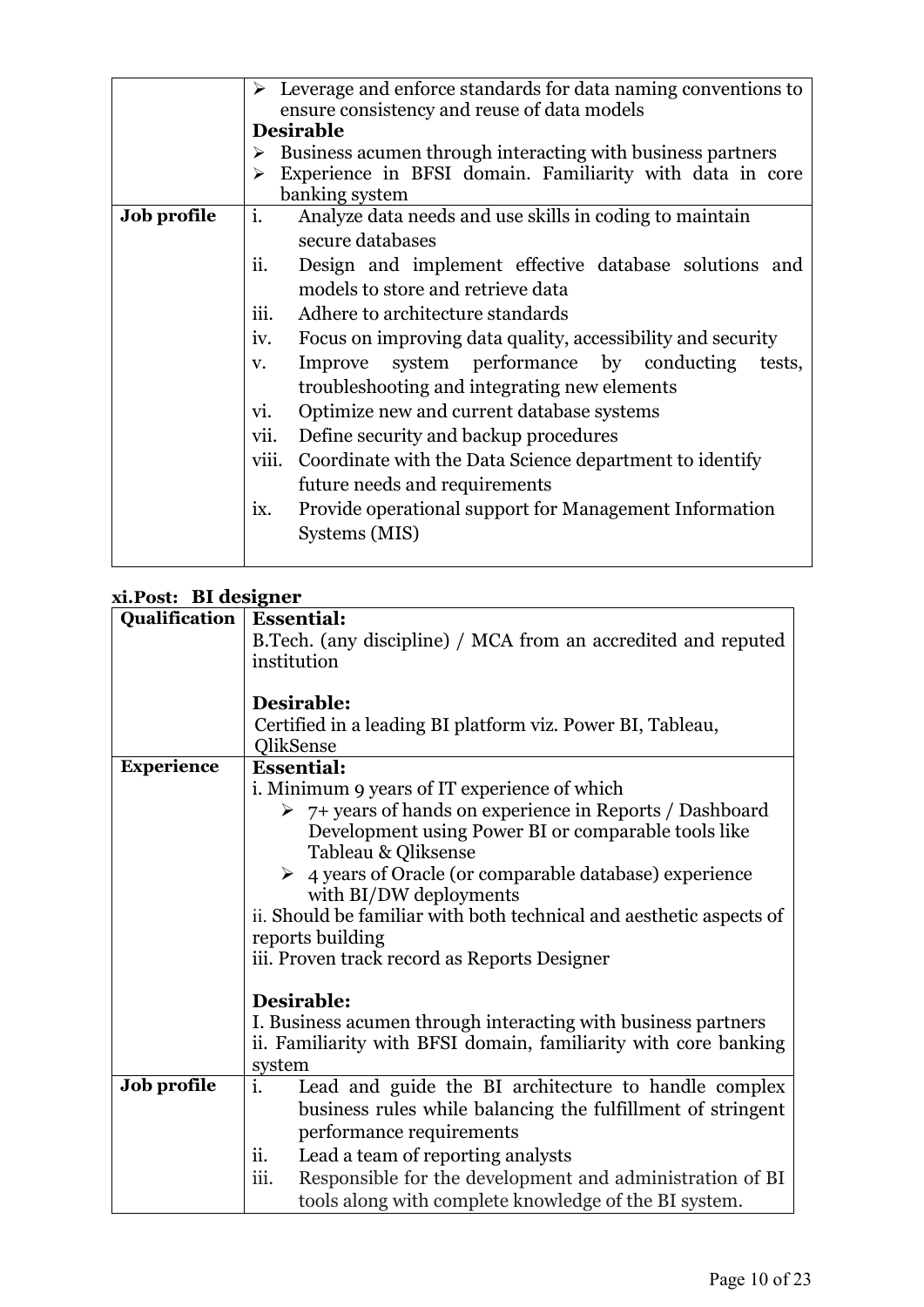| IV. | Build, develop and maintain automated reporting systems,  |
|-----|-----------------------------------------------------------|
|     | dashboards and performance metrics that support key       |
|     | business decisions                                        |
| V.  | Present actionable analysis and recommendations to        |
|     | executives, senior officers and non-technical managers to |
|     | drive business decisions.                                 |
| vi. | Contribute technical expertise and issue resolution       |
|     |                                                           |

# **xii. Post: Business Analysts**

| <b>Qualification</b>   Essential |                                                                                                                                                                                                                                                                                                                                                                                                                                                                                                                 |  |  |
|----------------------------------|-----------------------------------------------------------------------------------------------------------------------------------------------------------------------------------------------------------------------------------------------------------------------------------------------------------------------------------------------------------------------------------------------------------------------------------------------------------------------------------------------------------------|--|--|
|                                  | B.Tech. / MCA from an accredited and reputed institution                                                                                                                                                                                                                                                                                                                                                                                                                                                        |  |  |
|                                  | <b>Desirable</b>                                                                                                                                                                                                                                                                                                                                                                                                                                                                                                |  |  |
|                                  | Management education<br>➤<br>> TDWI's Certified Business Intelligence Professional or IIBA's<br><b>CBAP</b> Certification or equivalent                                                                                                                                                                                                                                                                                                                                                                         |  |  |
| <b>Experience</b>                | <b>Essential</b>                                                                                                                                                                                                                                                                                                                                                                                                                                                                                                |  |  |
|                                  | 4 years of experience of which Minimum 2 years of<br>➤<br>experience in collecting business requirements gathering for<br>data science projects<br>Expert in SQL including complex joins and sub queries<br>➤<br>$\triangleright$ Good understanding of data warehousing concepts including<br>dimensional modelling<br>$\triangleright$ Proven expertise in interpersonal skills and business acumen<br>Ability to design and conduct periodic health checks on the<br>$\blacktriangleright$<br>data warehouse |  |  |
|                                  | <b>Desirable</b><br>Experience working in BFSI and development financing<br>➤<br>Exposure to Master data management and driving data<br>➤<br>quality initiatives                                                                                                                                                                                                                                                                                                                                                |  |  |
| Job profile                      | Bridge between the development team and the business<br>➤<br>teams.<br>Develop good understanding of the data<br>➤<br>Requirements Elicitation, Gathering, Clarification, and<br>Analysis<br>Participate in the creation of Business Requirements<br>➤<br>Document<br>Perform health checks for the data warehouse<br>⋗<br>Strong knowledge of software development lifecycle for Data<br>➤<br>Warehouse projects                                                                                               |  |  |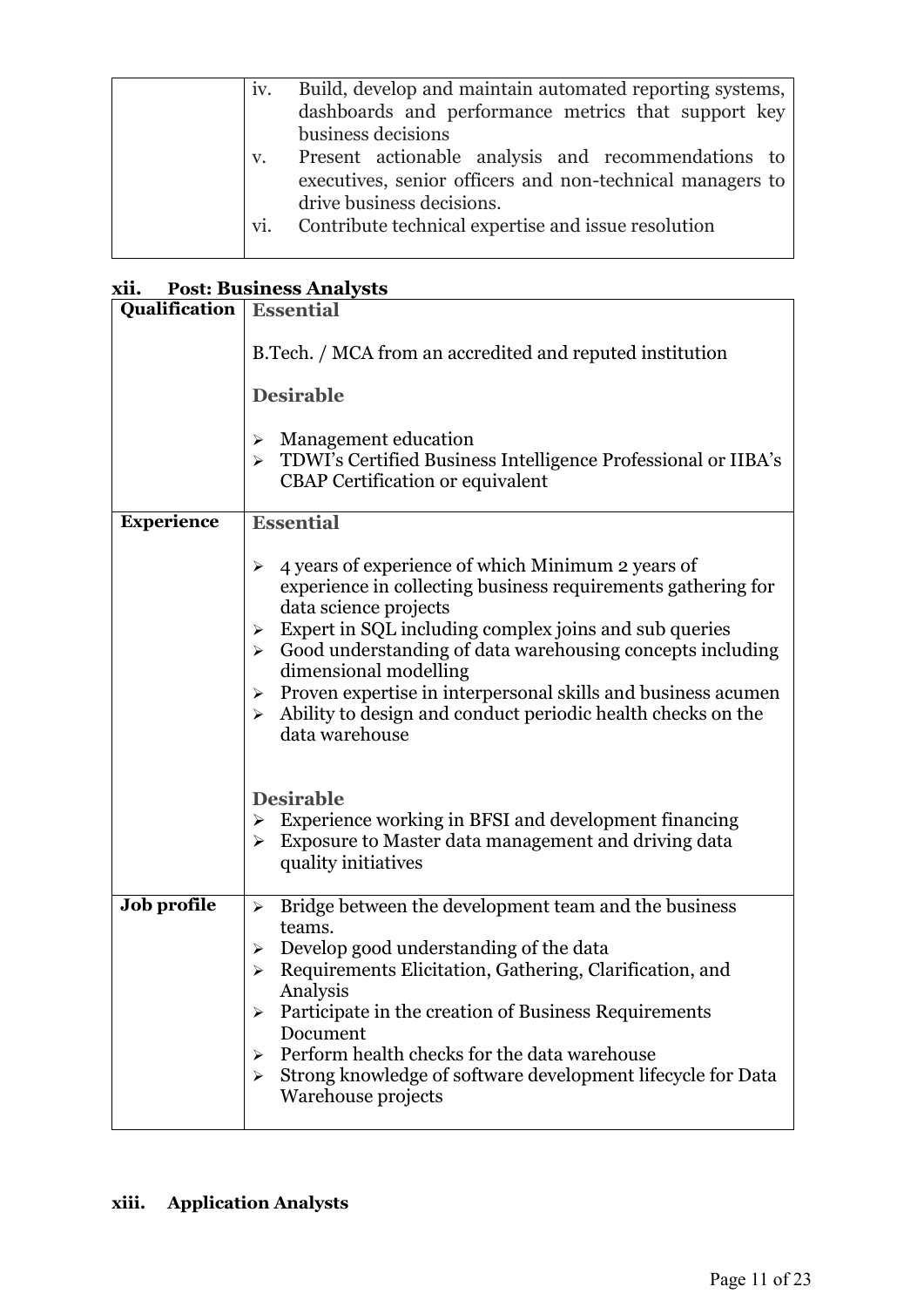| Qualification     | B.Tech. / MCA from an accredited and reputed institution                             |
|-------------------|--------------------------------------------------------------------------------------|
|                   | $\triangleright$ Management education preferred but not essential.                   |
|                   |                                                                                      |
| <b>Experience</b> | $\triangleright$ Minimum 4 years                                                     |
|                   | $\triangleright$ Experience working with Data Warehouse constructs and               |
|                   | concepts                                                                             |
|                   | > Working knowledge of Structured Query Language                                     |
|                   | Sood understanding of Relational Database Management                                 |
|                   |                                                                                      |
|                   | <b>Concepts and Dimensional Modeling</b>                                             |
|                   | $\triangleright$ Familiarity with ER Tools viz. Visio / ERWIN                        |
|                   | $\triangleright$ IT professional with good knowledge of Functional                   |
|                   | applications in Banking and strong business acumen.                                  |
|                   | Should be conversant with data profiling using SQL<br>➤                              |
|                   | queries, reporting tools, data quality tools and data                                |
| Job Profile       | exploration tools.                                                                   |
|                   | i. Obtaining the existing documentation (i.e.Data models, Data                       |
|                   | dictionary, Internal / technical documentation, Business user                        |
|                   | guides, Data profiles and Data quality assessments) of the                           |
|                   | input applications, model & define the output, profile the data,                     |
|                   | improve the data quality and save the results for further use by                     |
|                   | the data warehouse.                                                                  |
|                   |                                                                                      |
|                   | ii. Profiling of the data sources identifying mismatches between                     |
|                   | the data definition and the type of data would involve the<br>following activities : |
|                   |                                                                                      |
|                   | Invalid and inconsistent code values<br>➤                                            |
|                   | $\triangleright$ Missing data values                                                 |
|                   | $\triangleright$ Multiple uses of single data item                                   |
|                   | $\triangleright$ Incorrect values                                                    |
|                   |                                                                                      |
|                   | iii. improve the data quality at the source involving the                            |
|                   | following activities :                                                               |
|                   | $\triangleright$ Work with data owners to define the appropriate level of            |
|                   | data quality. Build this into a data governance program.                             |
|                   |                                                                                      |
|                   | $\triangleright$ Determine why there are data quality problems -- do a root          |
|                   | cause analysis.                                                                      |
|                   | $\triangleright$ Correct the data in the source system through manual or             |
|                   | automated efforts.                                                                   |
|                   | $\triangleright$ Add edits or database rules to prevent the problem.                 |
|                   | $\triangleright$ Change business processes to enter correct data.                    |
|                   | $\triangleright$ Make data quality visible to the business through                   |
|                   | scorecards, dashboards and reports.                                                  |
|                   | $\triangleright$ Where possible, shall plan for creation of Master Data              |
|                   | Management for common reference data.                                                |
|                   | > Should be Flexible to transition into the role of either BI                        |
|                   | developer, ETL Developer or a Business Analyst depending                             |
|                   |                                                                                      |
|                   | on the work requirements.                                                            |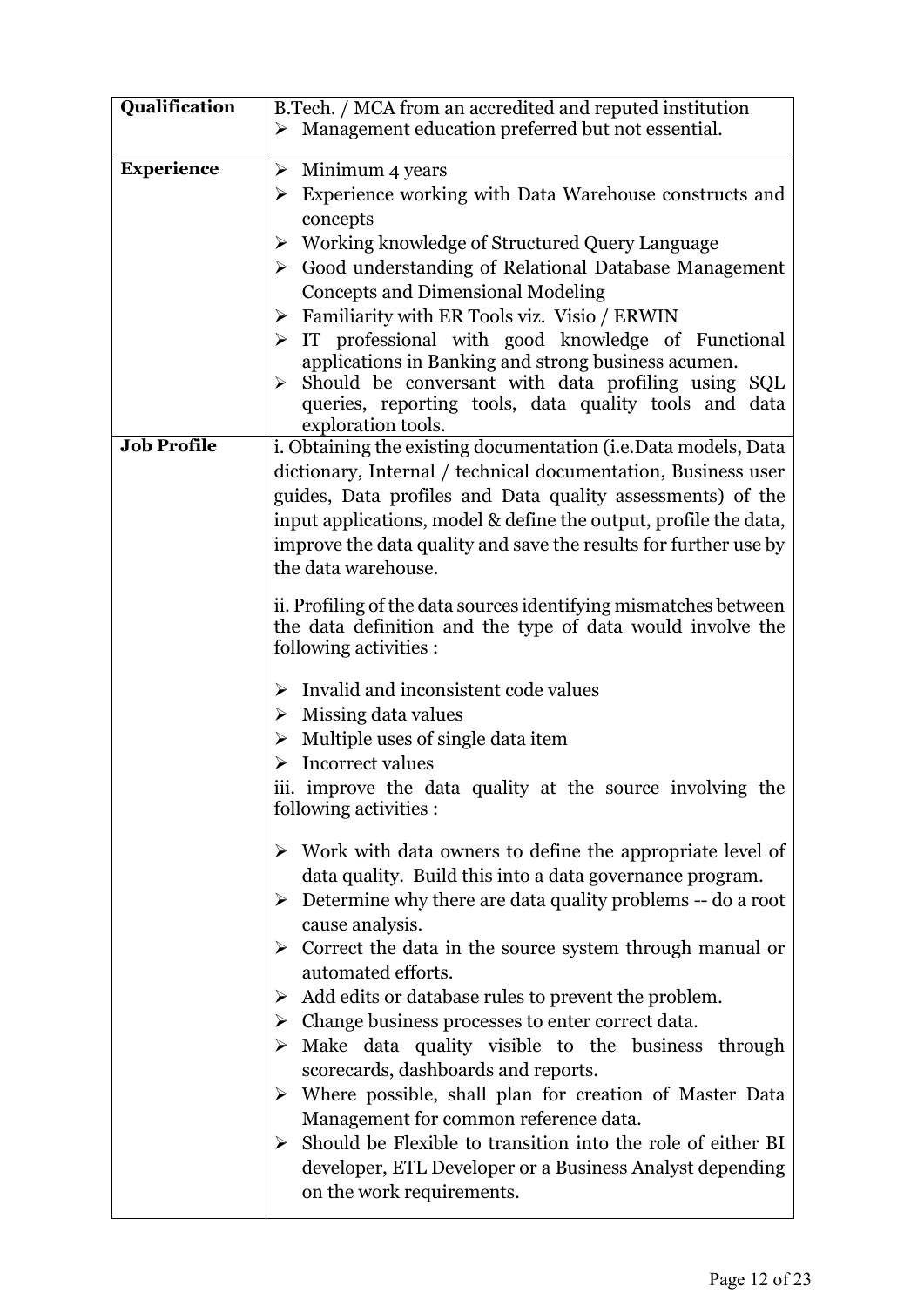# **xiv. Post: ETL Developer**

| Qualification      | <b>Essential</b>                                                            |  |  |  |
|--------------------|-----------------------------------------------------------------------------|--|--|--|
|                    | B.Tech. / MCA from an accredited and reputed institution                    |  |  |  |
|                    | <b>Desired</b>                                                              |  |  |  |
|                    |                                                                             |  |  |  |
|                    | $\triangleright$ Professional certification in PowerCenter Data Integration |  |  |  |
|                    | 10 Developer or equivalent with other Data Integration                      |  |  |  |
|                    | tools                                                                       |  |  |  |
| <b>Experience</b>  | <b>Essential</b>                                                            |  |  |  |
|                    | $\triangleright$ Minimum 04 years of which 2 years of experience in         |  |  |  |
|                    | implementation of ETL Mappings                                              |  |  |  |
|                    | $\triangleright$ Expert in SQL including stored procedures and triggers     |  |  |  |
|                    | $\triangleright$ Worked with relational databases like Oracle or            |  |  |  |
|                    | Microsoft SQLServer                                                         |  |  |  |
|                    | $\triangleright$ Work with various data sources--relational, flat file (fix |  |  |  |
|                    | width, delimited) and XML.                                                  |  |  |  |
|                    | <b>Desired</b>                                                              |  |  |  |
|                    | $\triangleright$ Experience in full lifecycle data warehouse                |  |  |  |
|                    | development                                                                 |  |  |  |
|                    | $\triangleright$ Strong on DW fundamentals and concepts                     |  |  |  |
|                    | $\triangleright$ Exposure to production support                             |  |  |  |
|                    | $\triangleright$ Experience in Data Quality initiatives                     |  |  |  |
|                    | $\triangleright$ Exposure to Master Data Management                         |  |  |  |
|                    |                                                                             |  |  |  |
| <b>Job Profile</b> | > Extract and copy business data and load it into a data                    |  |  |  |
|                    | warehousing environment                                                     |  |  |  |
|                    | $\triangleright$ Design and program ETL mappings to the desired             |  |  |  |
|                    | specifications                                                              |  |  |  |
|                    | $\triangleright$ Testing the ETL mappings                                   |  |  |  |
|                    | $\triangleright$ Troubleshoot issues that may arise                         |  |  |  |
|                    |                                                                             |  |  |  |

# **xiv. Power BI Developers**

| Qualification     | <b>Essential</b>                                                                                      |  |  |
|-------------------|-------------------------------------------------------------------------------------------------------|--|--|
|                   | B.Tech (Any discipline) / MCA from an accredited and reputed<br>institution                           |  |  |
|                   | <b>Desirable</b>                                                                                      |  |  |
|                   | $\triangleright$ Preferably certified in DA-100: Analyzing Data with                                  |  |  |
|                   | Microsoft Power BI                                                                                    |  |  |
| <b>Experience</b> | <b>Essential</b>                                                                                      |  |  |
|                   | $\triangleright$ Minimum 04 years of which 2 years of experience in<br>developing reports in Power BI |  |  |
|                   | Expert in SQL including complex joins and sub queries                                                 |  |  |
|                   | Worked with relational databases like Oracle or Microsoft                                             |  |  |
|                   | <b>SOL Server</b>                                                                                     |  |  |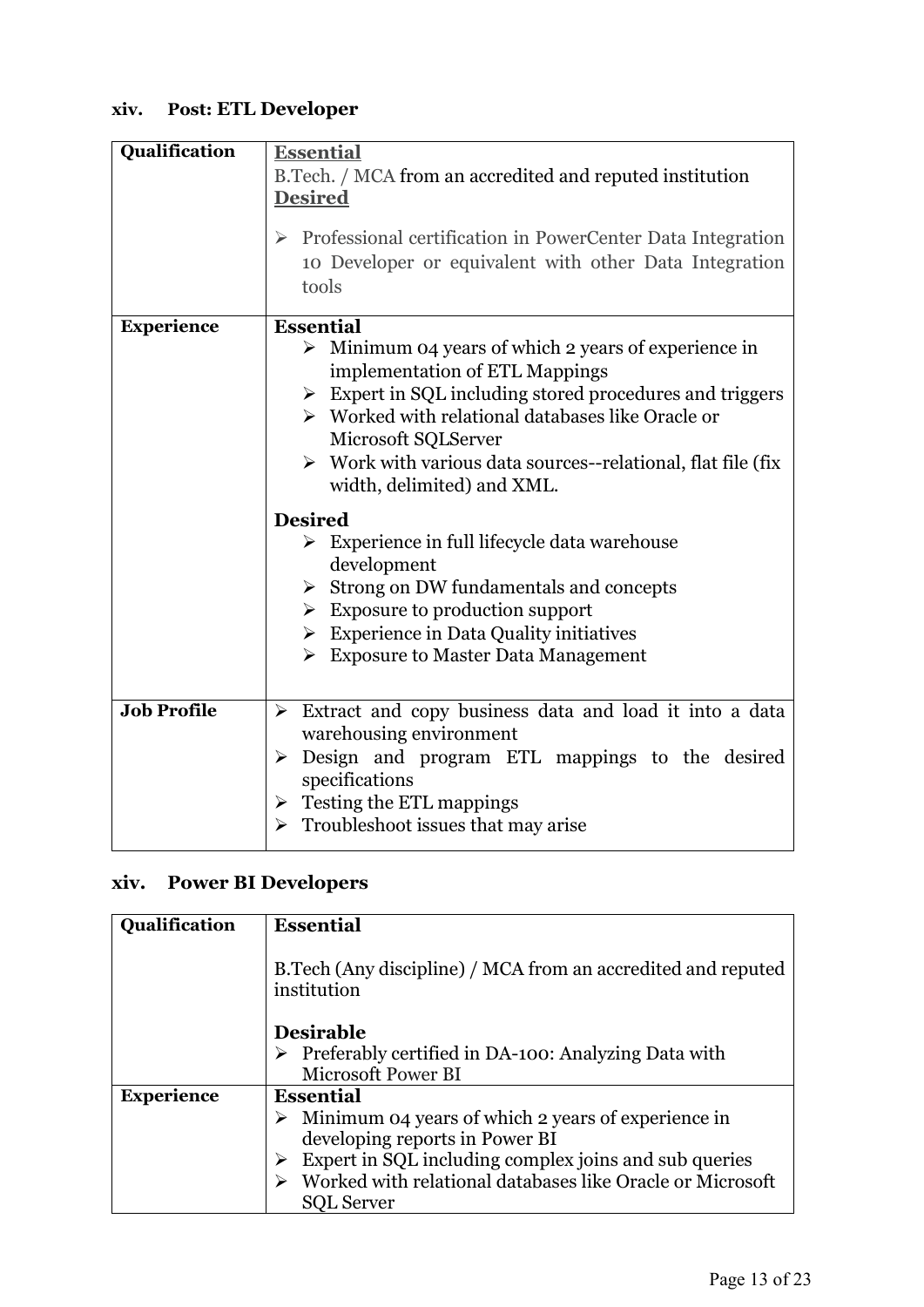|                    | $\triangleright$ Work with various data sources--relational, flat file (fix        |  |  |
|--------------------|------------------------------------------------------------------------------------|--|--|
|                    | width, delimited) and XML.                                                         |  |  |
|                    | <b>Desired</b>                                                                     |  |  |
|                    | $\triangleright$ Experience in full lifecycle data warehouse development           |  |  |
|                    | Strong on DW fundamentals & concepts<br>➤                                          |  |  |
|                    | $\triangleright$ Exposure to production support                                    |  |  |
|                    | $\triangleright$ Experience in data quality initiatives                            |  |  |
|                    | $\triangleright$ Exposure to master data management                                |  |  |
| <b>Job Profile</b> | Understand business requirements in BI context and<br>$\blacktriangleright$        |  |  |
|                    | design data models to transform raw data into meaningful                           |  |  |
|                    | insights                                                                           |  |  |
|                    | Create dashboards and interactive visual reports using<br>➤                        |  |  |
|                    | Power BI                                                                           |  |  |
|                    |                                                                                    |  |  |
|                    | Identify key performance indicators (KPIs) with clear<br>≻                         |  |  |
|                    | objectives and consistently monitor those                                          |  |  |
|                    | Analyzing data and present data through reports that aid<br>➤                      |  |  |
|                    | decision-making                                                                    |  |  |
|                    | Create relationships between data and develop tabular and<br>$\blacktriangleright$ |  |  |
|                    | other multidimensional data models                                                 |  |  |
|                    | Design, develop, test, and deploy Power BI scripts and<br>➤                        |  |  |
|                    | perform detailed analytics                                                         |  |  |
|                    | Perform DAX queries and functions in Power BI<br>≻                                 |  |  |
|                    | Analyze current ETL process, define and design new<br>$\blacktriangleright$        |  |  |
|                    |                                                                                    |  |  |
|                    | systems                                                                            |  |  |
|                    | Data warehouse development and work with appropriate<br>➤                          |  |  |
|                    | databases and ETL tools                                                            |  |  |
|                    | Redefine and make technical/strategic changes to enhance<br>➤                      |  |  |
|                    | existing Business Intelligence systems                                             |  |  |
|                    | Create customize charts and custom calculations as per<br>$\blacktriangleright$    |  |  |
|                    | requirements                                                                       |  |  |
|                    | $\triangleright$ Should be able to develop tabular and multidimensional            |  |  |
|                    | models that are compatible with data warehouse standards.                          |  |  |
|                    | Very good communication skills - must be able to discuss<br>➤                      |  |  |
|                    |                                                                                    |  |  |
|                    | the requirements effectively with the client teams, and with                       |  |  |
|                    | internal teams.                                                                    |  |  |
|                    |                                                                                    |  |  |

#### **III. MAXIMUM AGE (as on 01 June 2022) :** 62 Years

#### **IV. Selection Process**

- **A** For the posts at S No 3 to 9 above, the following process will be adopted
	- 1. **Stage 1**: The candidates will be shortlisted in the ratio of 1:10 on the basis of academics/education background, work experience, resume and skillset and related certification.
	- 2. **Stage 2**: Projects will be assigned to the short-listed candidates based on their job profile. It will be followed by a screening interview based on their project and other technical know-how related to their job-profile. This will be qualifying in nature. After this stage candidates will be shortlisted in the ratio of 1:5 for the next round.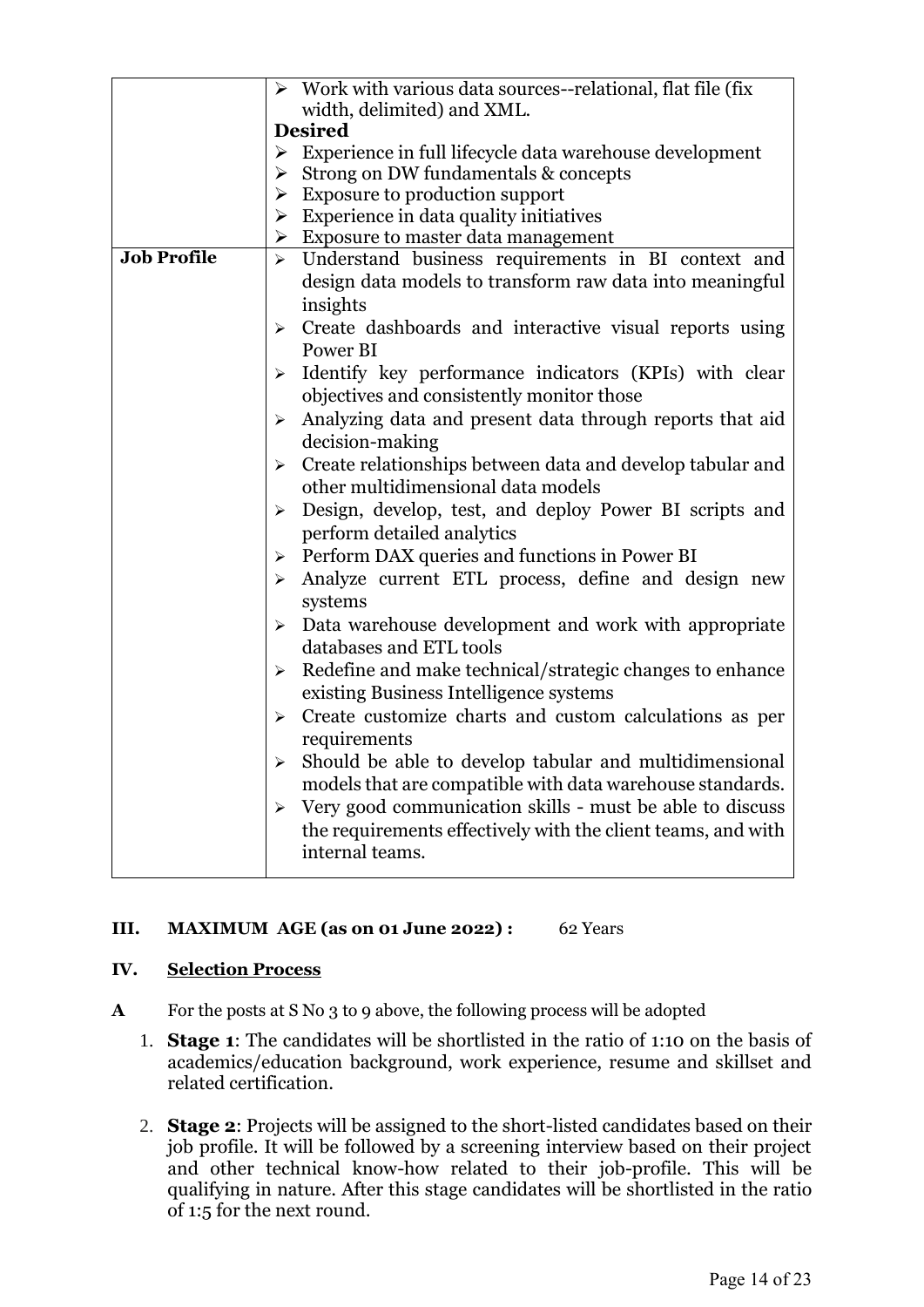3. **Stage 3**: The screened candidates will undergo another interview for final selection.

**B** For the remaining posts the candidates will be shortlisted for interview in the ratio of 1:10 on the basis of qualification, experience, etc.

The Bank reserves the right to increase/ decrease the number of post/s or cancel the above contract recruitment in part or full as per institutional requirement without assigning any reason. The roll numbers of candidates shortlisted for interview & subsequent selection shall be published on Bank's website viz. www.nabard.org. The decision of the Bank in shortlisting candidates for interview & selecting them for appointment based on minimum qualifying standard shall be final & no correspondence will be entertained in this regard.

**The final appointment will be based on the decision of the Selection Committee constituted for the purpose. Bank reserves the right to increase the number of posts or not to fill up any of the posts.** 

#### **V. APPLICATION FEE (NON-REFUNDABLE)**

Application fee (exclusive of applicable GST) for the post will be as under:

**(Amount in Rs.)**

| Category of<br>applicant |                      | Application Fee   Intimation charges etc. | Total |
|--------------------------|----------------------|-------------------------------------------|-------|
| For SC/ST/PWBD           |                      | 50                                        | $50*$ |
| For all others           | 750                  | 50                                        | 800*  |
| $\cdots$ $\cdots$        | $\sim$ $\sim$ $\sim$ |                                           |       |

\* Exclusive of applicable GST

#### **VI. Compensation, Period of contract and other benefits:**

| S              | Post                                          | <b>Remuneration</b> |
|----------------|-----------------------------------------------|---------------------|
| No             |                                               | (per month) (all    |
|                |                                               | inclusive) (Rs.)    |
| $\mathbf{1}$   | <b>Chief Technology Officer</b>               | 4.50 lakh           |
| $\mathbf{2}$   | Senior Enterprise Architect                   | 3.00 lakh           |
| 3              | <b>Solution Architect</b>                     | 2.50 lakh           |
| $\overline{4}$ | Database Analyst-cum-Designer                 | 1.50 lakh           |
| $\overline{5}$ | UI/UX Designer & Developer                    | 2.00 lakh           |
| 6              | Senior Software Engineer (Full Stack          | 1.50 lakh           |
|                | Java)                                         |                     |
| 7              | Software Engineer (Full Stack Java)           | 1.00 lakh           |
| 8              | <b>Business Intelligence Report Developer</b> | 1.00 lakh           |
| 9              | QA Engineer                                   | 1.50 lakh           |
| 10             | Data Designer                                 | 3.00 Lakh           |
| 11             | <b>BI</b> Designer                            | $2.5$ lakh          |
| 12             | <b>Business Analysts</b>                      | $1.5$ lakh          |
| 13             | <b>Application Analysts</b>                   | $1.5$ lakh          |
| 14             | <b>ETL Developers</b>                         | $1.5$ lakh          |
| 15             | <b>Power BI Developers</b>                    | $1.5$ lakh          |

The contract employee will be liable for tax liabilities as per Income Tax Act & Rules in force and the tax will be deducted at source. The amount of compensation being cost to NABARD, will be inclusive of any statutory payments that NABARD may be required to pay on behalf of the contract employee.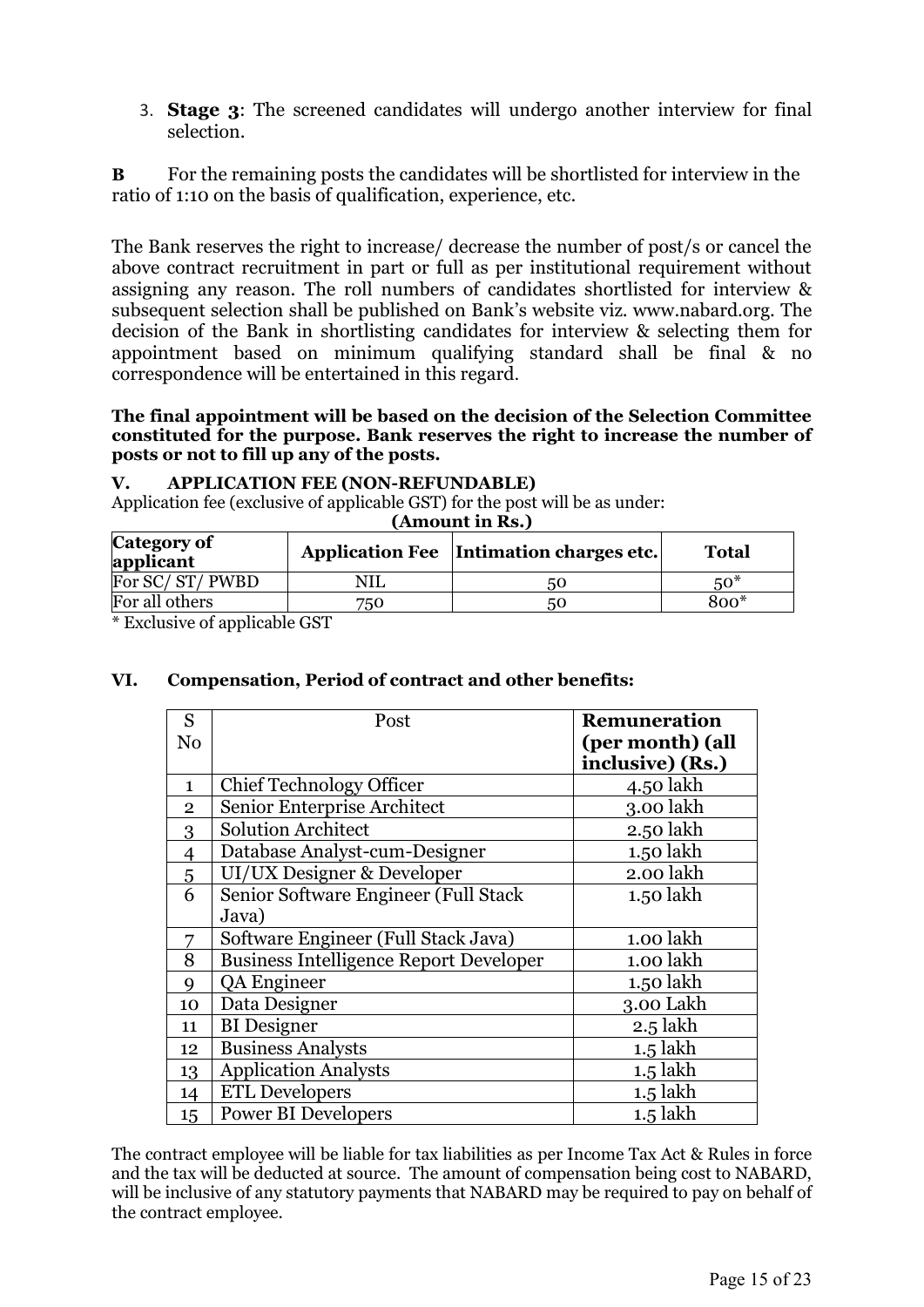5% annual increment in remuneration will be considered subject to satisfactory performance and at the discretion of the Bank.

#### **a. Period of contract**

3 years from the date of appointment extendable by 02 more years based on the performance and requirement. The above contract periods shall be subject to half-yearly review of performance. The Bank may terminate the contract of service if the performance is found unsatisfactory. The Bank may at its sole discretion, terminate the contractual engagement by giving one month's notice or one months' compensation in lieu thereof, at any time during the contract period.

#### **b. Superannuation Benefits**

The staff on contract shall not be entitled to any superannuation benefits viz., Provident Fund, Pension, Gratuity, etc.

#### **c. Residential Accommodation and Travelling / Halting Allowance**

Based on a request and subject to availability, Specialists on contract will be eligible for accommodation at NABARD quarters at Ghatkopar or Kandivali, against payment of license fee @ 0.50% p.m. of the remuneration. Electricity charges would be borne by the Specialists. In absence of allocation of quarters, they would be eligible for house rent allowance as given in the table below.

| S              | Post                                          | Remuneration     |
|----------------|-----------------------------------------------|------------------|
| No             |                                               | (per month) (all |
|                |                                               | inclusive) (Rs.) |
| $\mathbf{1}$   | <b>Chief Technology Officer</b>               | Rs 45,000.00     |
| $\mathbf{2}$   | Senior Enterprise Architect                   | Rs 30,000.00     |
| 3              | <b>Solution Architect</b>                     | Rs 25000.00      |
| $\overline{4}$ | Database Analyst-cum-Designer                 | Rs 15,000.00     |
| $\overline{5}$ | UI/UX Designer & Developer                    | Rs 20,000.00     |
| 6              | Senior Software Engineer (Full Stack          | Rs 15,000.00     |
|                | Java)                                         |                  |
| 7              | Software Engineer (Full Stack Java)           | Rs 10,000.00     |
| 8              | <b>Business Intelligence Report Developer</b> | Rs 10,000.00     |
| 9              | QA Engineer                                   | Rs 15,000.00     |
| 10             | Data Designer                                 | Rs 30,000.00     |
| 11             | <b>BI</b> Designer                            | Rs 25000.00      |
| 12             | <b>Business Analysts</b>                      | Rs 15,000.00     |
| 13             | <b>Application Analysts</b>                   | Rs 15,000.00     |
| 14             | <b>ETL Developers</b>                         | Rs 15,000.00     |
| 15             | <b>Power BI Developers</b>                    | Rs 15,000.00     |

Whenever official tour is required, the specialist will be entitled for to and fro air fare (economy class) and applicable TA/HA. During period of the tour, accommodation will be provided at Bank's Visiting Officers Flat, subject to availability.

#### **d. Leave**

The Specialist on contract shall be entitled for leave up to a maximum of 30 days in a calendar year during the contract period on proportionate basis, provided that not more than 07 days leave may be availed at a stretch and that Saturday/Sunday/Holiday may not be combined in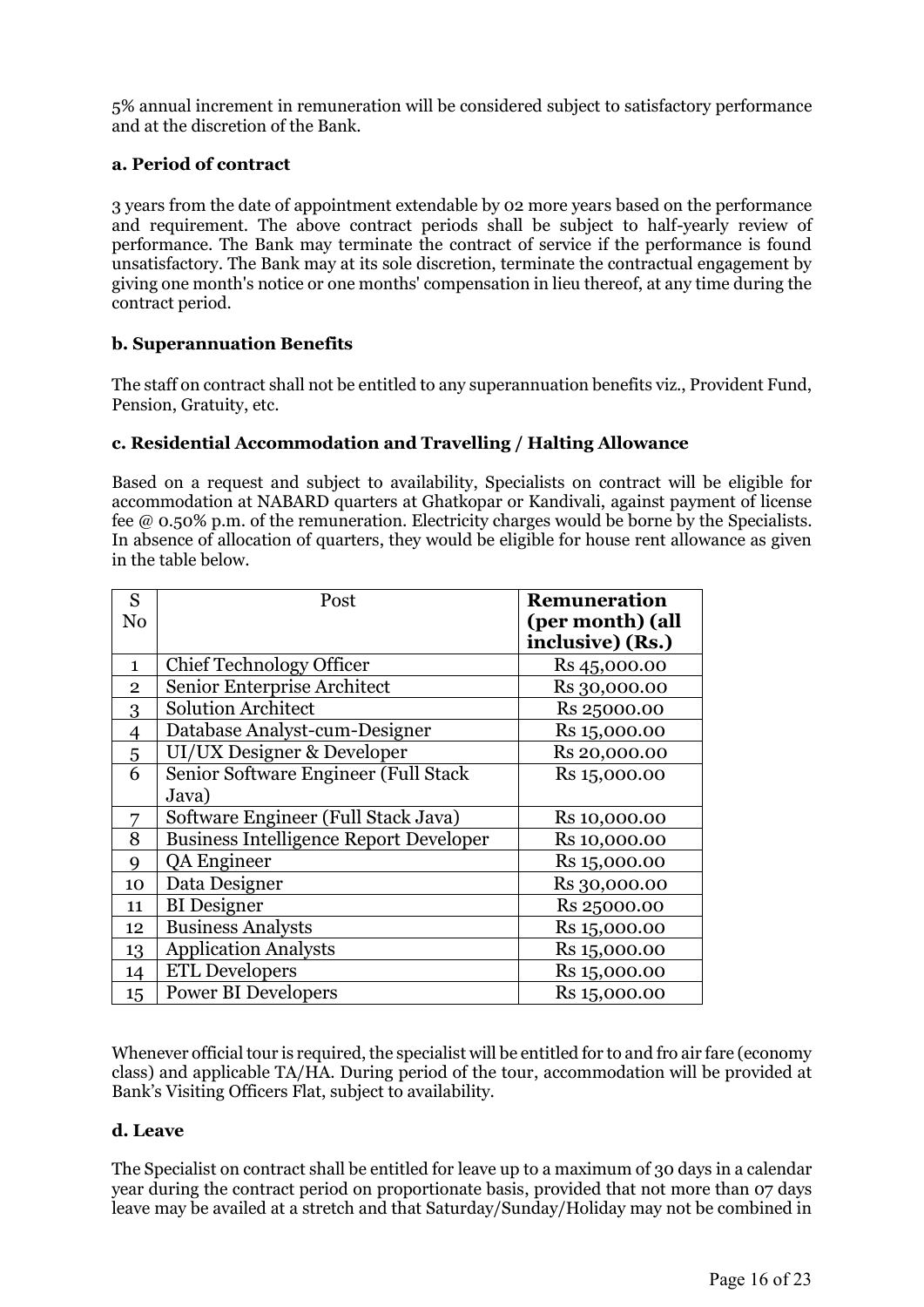such a way that total absence on any one occasion exceeds 10 days (including intervening holidays / Saturday / Sunday, if any. Leave will however be granted subject to exigencies of work. Any absence beyond the above period will be treated as leave without any pay and the remuneration payable to him/her will be reduced to that extent.

#### **e. Reporting:**

The Specialist will be required to report to the CGM / GM/ DGM, of concerned department at, HO, Mumbai.

**f.** During the period of contract, the Specialist shall not be entitled to any other benefits except those mentioned above.

#### **g. Conduct, Discipline and Appeal**

Services of the staff on contract shall be governed by the relevant provisions contained in Chapter IV of NABARD (Staff Rules) 1982.

#### **VII. How to apply**

#### **Detailed Guidelines/Procedures for**

- a. Application Registration
- b. Payment of fees
- c. Document scan and upload

Candidates can apply online only from 14.06.2022 and no other mode of application will be accepted.

#### **Important Points to be noted before registration**

Before applying online, candidates should-

(i) scan their :

 $-$  photograph (4.5cm  $\times$  3.5cm)

- signature (with black ink)

- left thumb impression (on white paper with black or blue ink)

- a hand written declaration (on a white paper with black ink) (text given below)

ensuring that all these scanned documents adhere to the required specifications as given in Annexure III to this Advertisement.

(ii) Signature in CAPITAL LETTERS will NOT be accepted.

(iii) The left thumb impression should be properly scanned and not smudged. (If a candidate is not having left thumb, he/she may use his/ her right thumb for applying.)

(iv) The text for the hand written declaration is as follows –

(Name of the candidate), hereby declare that all the information submitted by me in the application form is correct, true and valid. I will present the supporting documents as and when required."

(v) The above mentioned hand written declaration has to be in the candidate's hand writing and in English only. If it is written and uploaded by anybody else or in any other language, the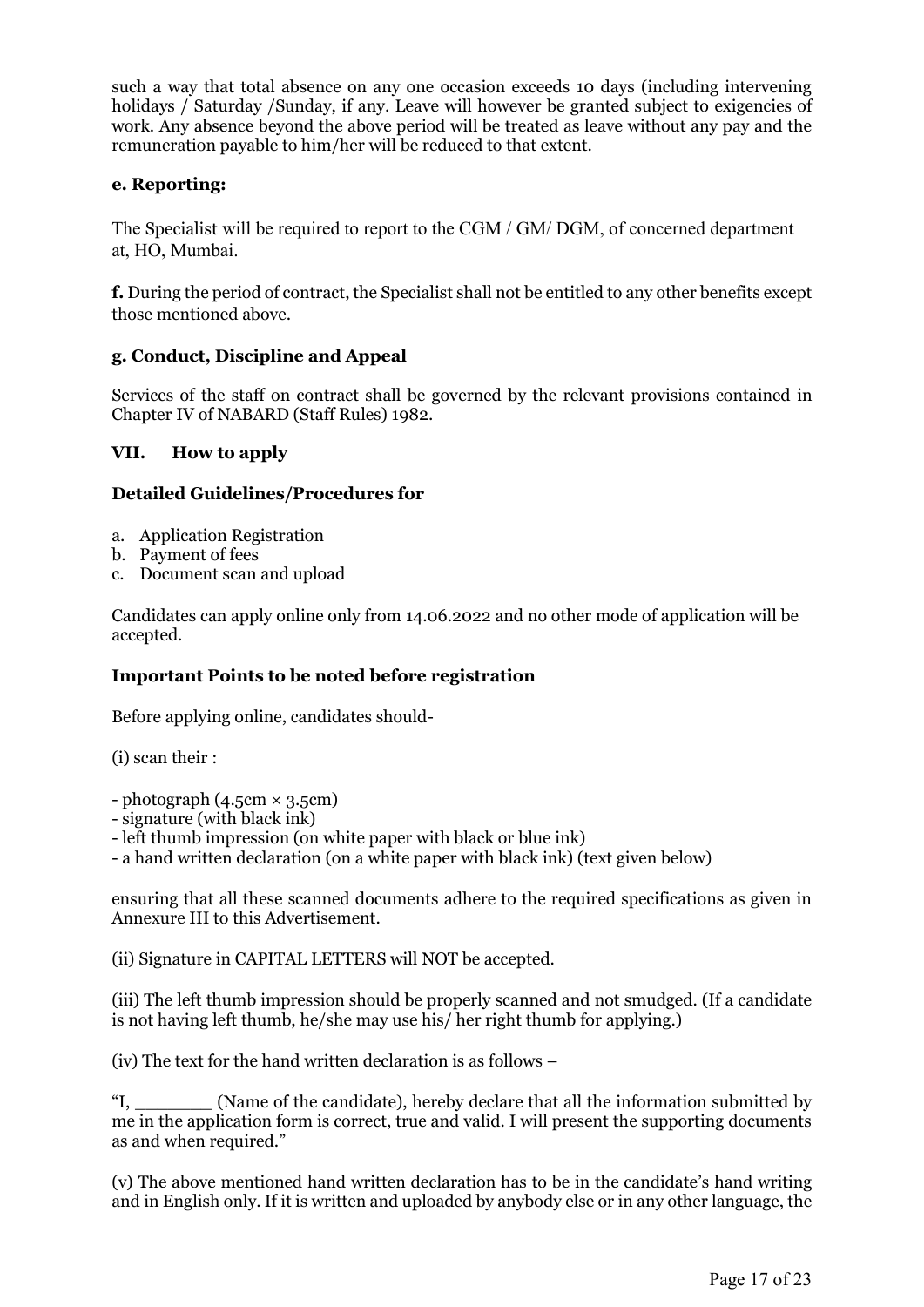application will be considered as invalid. (In the case of Visually Impaired candidates who cannot write may get the text of declaration typed and put their left hand thumb impression below the typed declaration and upload the document as per specifications.)

(vi) Keep the necessary details/documents ready to make Online Payment of the requisite application fee/ intimation charges

(vii) Have a valid personal email ID and mobile no., which should be kept active till the completion of this Recruitment Process. Bank may send intimation to download call letters for the Examination etc. through the registered e-mail ID. In case a candidate does not have a valid personal e-mail ID, he/she should create his/her new e-mail ID and mobile no. before applying on-line and must maintain that email account and mobile number.

#### **Application fees/ intimation charges (nonrefundable) payment of fee online: 14.06.2022 to 30.06.2022**

Bank Transaction charges for Online Payment of application fees/intimation charges will have to be borne by the candidate.

#### **A. Application Registration**

1. Candidates to go to the NABARD website – www. nabard.org click on the option "APPLY ONLINE" which will open a new screen.

2. To register application, choose the tab "Click here for New Registration" and enter Name, Contact details and Email-id. A Provisional Registration Number and Password will be generated by the system and displayed on the screen. Candidate should note down the Provisional Registration Number and Password. An Email & SMS indicating the Provisional Registration number and Password will also be sent.

3. In case the candidate is unable to complete the application form in one go, he / she can save the data already entered by choosing "SAVE AND NEXT" tab. Prior to submission of the online application candidates are advised to use the "SAVE AND NEXT" facility to verify the details in the online application form and modify the same if required. Visually Impaired candidates should fill the application form carefully and verify/ get the details verified to ensure that the same are correct prior to final submission.

4. Candidates are advised to carefully fill and verify the details filled in the online application themselves as no change will be possible/ entertained after clicking the COMPLETE REGISTRATION BUTTON.

5. The Name of the candidate or his /her Father/ Husband etc. should be spelt correctly in the application as it appears in the Certificates/ Mark sheets/Identity proof. Any change/alteration found may disqualify the candidature.

6. Validate your details and Save your application by clicking the 'Validate your details' and 'Save & Next' button.

7. Candidates can proceed to upload Photo & Signature as per the specifications given in the Guidelines for Scanning and Upload of Photograph and Signature detailed under point "C".

8. Candidates can proceed to fill other details of the Application Form.

9. Click on the Preview Tab to preview and verify the entire application form before FINAL SUBMIT.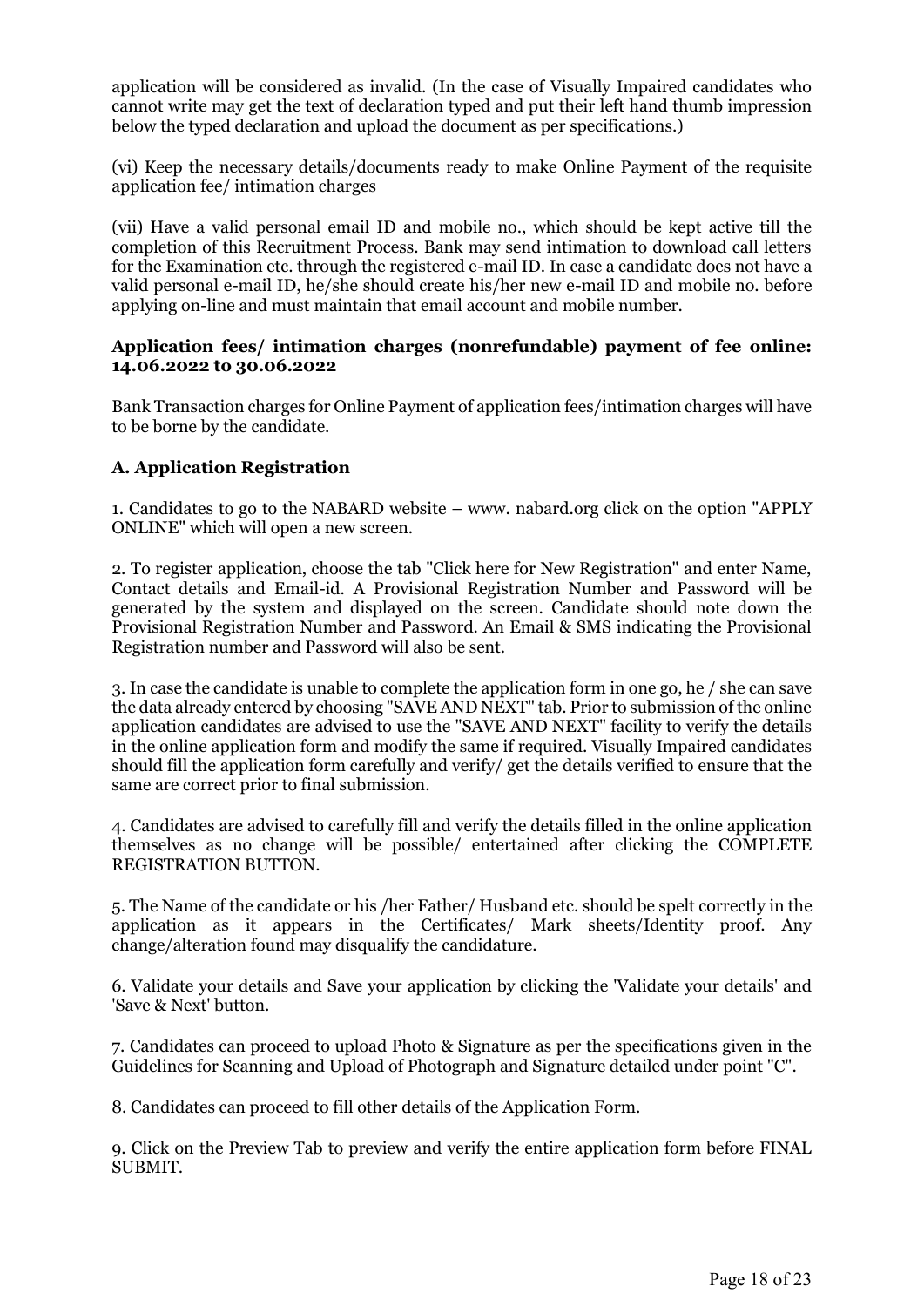10. Modify details, if required, and click on 'COMPLETE REGISTRATION' ONLY after verifying and ensuring that the photograph, signature uploaded and other details filled by you are correct.

- 11. Click on 'Payment' Tab and proceed for payment.
- 12. Click on 'Complete Registration' button.

#### **B. Payment of Fees**

Online Mode

- 1. The application form is integrated with the payment gateway and the payment process can be completed by following the instructions.
- 2. The payment can be made by using Debit Cards (RuPay/Visa/MasterCard/Maestro), Credit Cards, Internet Banking, IMPS, Cash Cards/ Mobile Wallets.
- 3. After submitting your payment information in the online application form, PLEASE WAIT FOR THE INTIMATION FROM THE SERVER. DO NOT PRESS BACK OR REFRESH BUTTON IN ORDER TO AVOID DOUBLE CHARGE
- 4. On successful completion of the transaction, an e-Receipt will be generated.
- 5. Non-generation of 'E-Receipt' indicates PAYMENT FAILURE. On failure of payment, Candidates are advised to login again using their Provisional Registration Number and Password and repeat the process of payment.
- 6. Candidates are required to take a printout of the e-Receipt and online Application Form containing fee details . Please note that if the same cannot be generated, online transaction may not have been successful.
- 7. For Credit Card users: All charges are listed in Indian Rupee. If you use a non-Indian credit card, your bank will convert to your local currency based on prevailing exchange rates.
- 8. To ensure the security of your data, please close the browser window once your transaction is completed.
- 9. There is facility to print application form containing fee details after payment of fees.

#### **C. Guidelines for scanning and Upload of Documents**

Before applying online a candidate will be required to have a scanned (digital) image of his/her photograph, signature, left thumb impression and the hand written declaration as per the specifications given below.

#### **Photograph Image: (4.5cm × 3.5cm)**

- Photograph must be a recent passport style colour picture.
- Make sure that the picture is in colour, taken against a light-coloured, preferably white, background.
- Look straight at the camera with a relaxed face
- If the picture is taken on a sunny day, have the sun behind you, or place yourself in the shade, so that you are not squinting and there are no harsh shadows
- If you have to use flash, ensure there's no "red-eye"
- If you wear glasses make sure that there are no reflections and your eyes can be clearly seen.
- Caps, hats and dark glasses are not acceptable. Religious headwear is allowed but it must not cover your face.
- Dimensions 200 x 230 pixels (preferred)
- Size of file should be between 20kb–50 kb
- Ensure that the size of the scanned image is not more than 50kb. If the size of the file is more than 50 kb, then adjust the settings of the scanner such as the DPI resolution, no. of colours etc., during the process of scanning.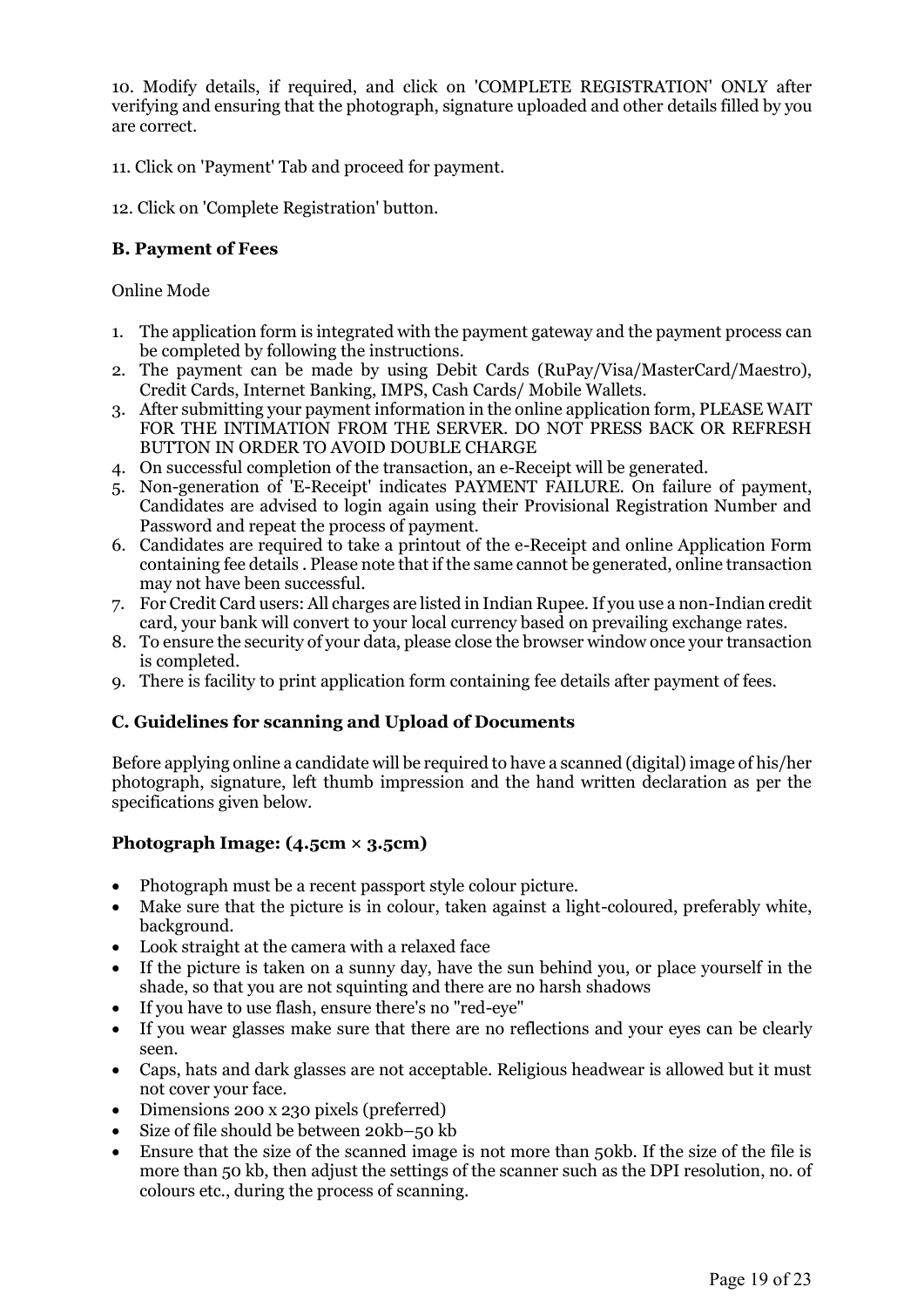#### **Signature, left thumb impression and hand-written declaration Image**:

- The applicant has to sign on white paper with Black Ink pen.
- Dimensions 140 x 60 pixels (preferred)
- Size of file should be between 10kb 20kb for signature and 20kb 50kb for left thumb impression.
- Ensure that the size of the scanned image is not more than 20kb
- The applicant has to put his left thumb impression on a white paper with black or blue ink.
- File type: jpg / jpeg
- Dimensions: 240 x 240 pixels in 200 DPI (Preferred for required quality) i.e 3 cm \* 3 cm (Width \* Height)
- $\bullet$  File Size: 20 KB 50 KB
- The applicant has to write the declaration in English clearly on a white paper with black ink.
- $\bullet$  File type: jpg / jpeg
- Dimensions: 800 x 400 pixels in 200 DPI (Preferred for required quality) i.e 10 cm  $*$  5 cm (Width \* Height)
- $\bullet$  File Size: 50 KB 100 KB
- The signature, left thumb impression and the hand written declaration should be of the applicant and not by any other person.
- Signature / Hand written declaration in CAPITAL LETTERS shall NOT be accepted.

#### **Scanning the documents:**

- Set the scanner resolution to a minimum of 200 dpi (dots per inch)
- Set Colour to True Colour
- File Size as specified above
- Crop the image in the scanner to the edge of the photograph/signature/ left thumb impression / hand written declaration, then use the upload editor to crop the image to the final size (as specified above).
- The image file should be JPG or JPEG format. An example file name is: imageoning or image01.jpeg. Image dimensions can be checked by listing the folder files or moving the mouse over the file image icon.
- Candidates using MS Windows/MSOffice can easily obtain documents in .jpeg format by using MS Paint or MSOffice Picture Manager. Scanned documents in any format can be saved in .jpg / .jpeg format by using 'Save As' option in the File menu. Size can be adjusted by using crop and then resize option.

#### **Procedure for Uploading the documents**

- While filling in the Online Application Form the candidate will be provided with separate links for uploading Photograph, signature, left thumb impression and hand written declaration<sup>1</sup>
- Click on the respective link "Upload Photograph / signature / Upload left thumb impression / hand written declaration"
- Browse and Select the location where the Scanned Photograph / signature / left thumb impression / hand written declaration file has been saved.
- $\bullet$  Select the file by clicking on it
- Click the 'Open/Upload'
- If the file size and format are not as prescribed, an error message will be displayed.
- Preview of the uploaded image will help to see the quality of the image. In case of unclear / smudged, the same may be re-uploaded to the expected clarity /quality.

Your Online Application will not be registered unless you upload your Photograph, signature, left thumb impression and hand written declaration as specified.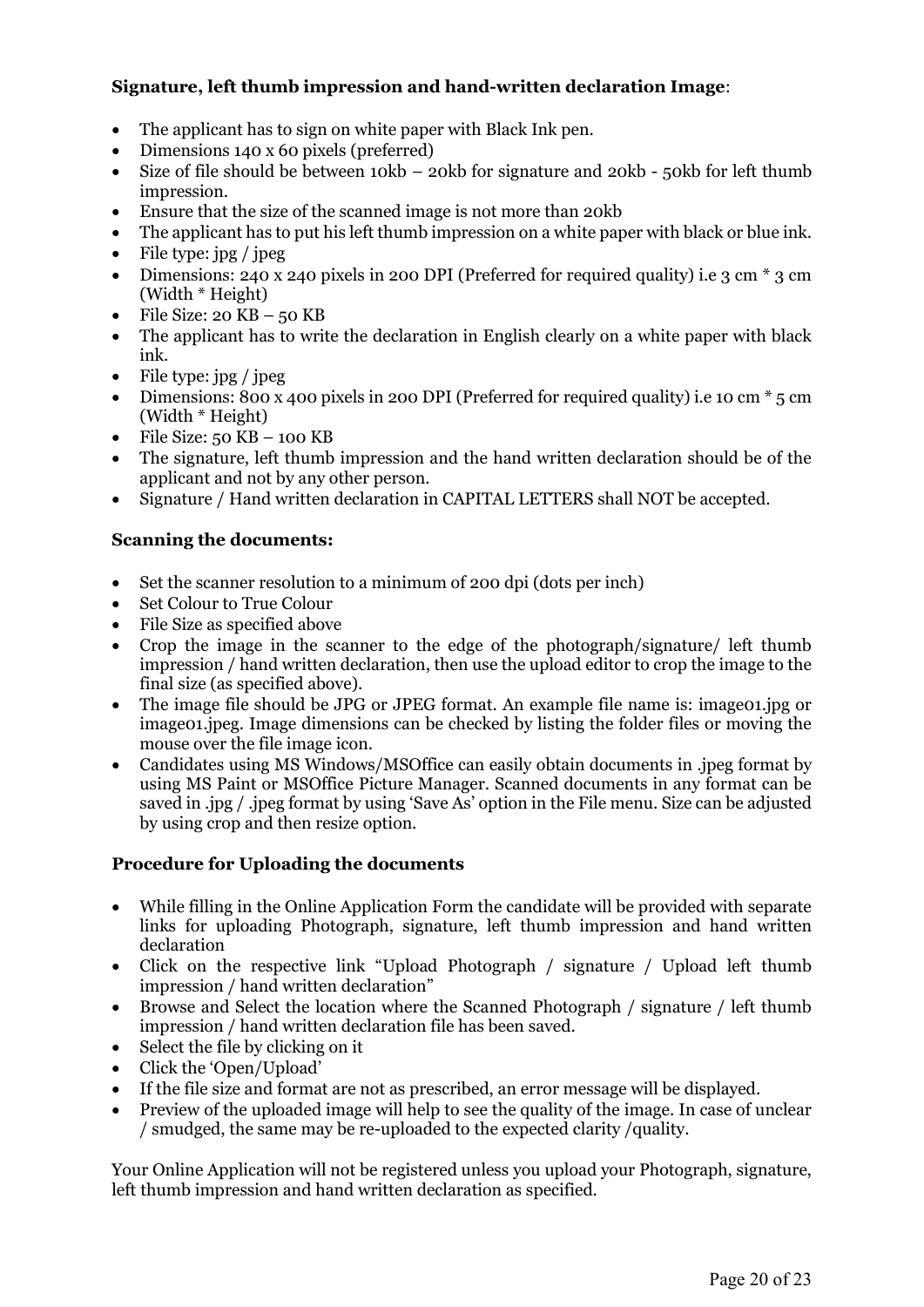#### **Note:**

(1) In case the face in the photograph or signature or left thumb impression or the hand written declaration is unclear / smudged the candidate's application may be rejected.

(2) After uploading the Photograph / signature / left thumb impression / hand written declaration in the online application form candidates should check that the images are clear and have been uploaded correctly. In case the photograph or signature or left thumb impression or the hand written declaration is not prominently visible, the candidate may edit his/ her application and re-upload his/ her photograph or signature or left thumb impression or the hand written declaration, prior to submitting the form.

(3) Candidate should also ensure that photo is uploaded at the place of photo and signature at the place of signature. If photo in place of photo and signature in place of signature is not uploaded properly, candidate will not be allowed to appear for the interview.

(4) Candidate must ensure that Photo to be uploaded is of required size and the face should be clearly visible.

(5) If the photo is not uploaded at the place of Photo Admission for Examination will be rejected/denied. Candidate him/herself will be responsible for the same.

(6) Candidates should ensure that the signature uploaded is clearly visible

(7) After registering online candidates are advised to take a printout of their system generated online application forms.

#### **D. Action against candidates found guilty of misconduct/ use of unfair means**

Candidates are advised in their own interest that they should not furnish any particulars that are false, tampered with or fabricated and should not suppress any material information while submitting online application. At the time of interview or in a subsequent selection procedure, if a candidate is (or has been ) found guilty of –

- (i) using unfair means or
- (ii) impersonating or procuring impersonation by any person or

(iii) resorting to any irregular or improper means in connection with his/ her candidature or

(iv) obtaining support for his/ her candidature by unfair means, or

(vi) carrying mobile phones or similar electronic devices of communication in the interview hall, such a candidate may, in addition to rendering himself/ herself liable to criminal prosecution, be liable :

- to be disqualified from the recruitment process for which he/ she is a candidate
- to be debarred either permanently or for a specified period from any examination conducted by bank
- for termination of service, if he/ she has already joined the Bank.

#### **VIII. General Instructions:**

i. The candidates called for personal Interview will be reimbursed TO & FRO travel expenses as under:

Post Travel expenses eligibility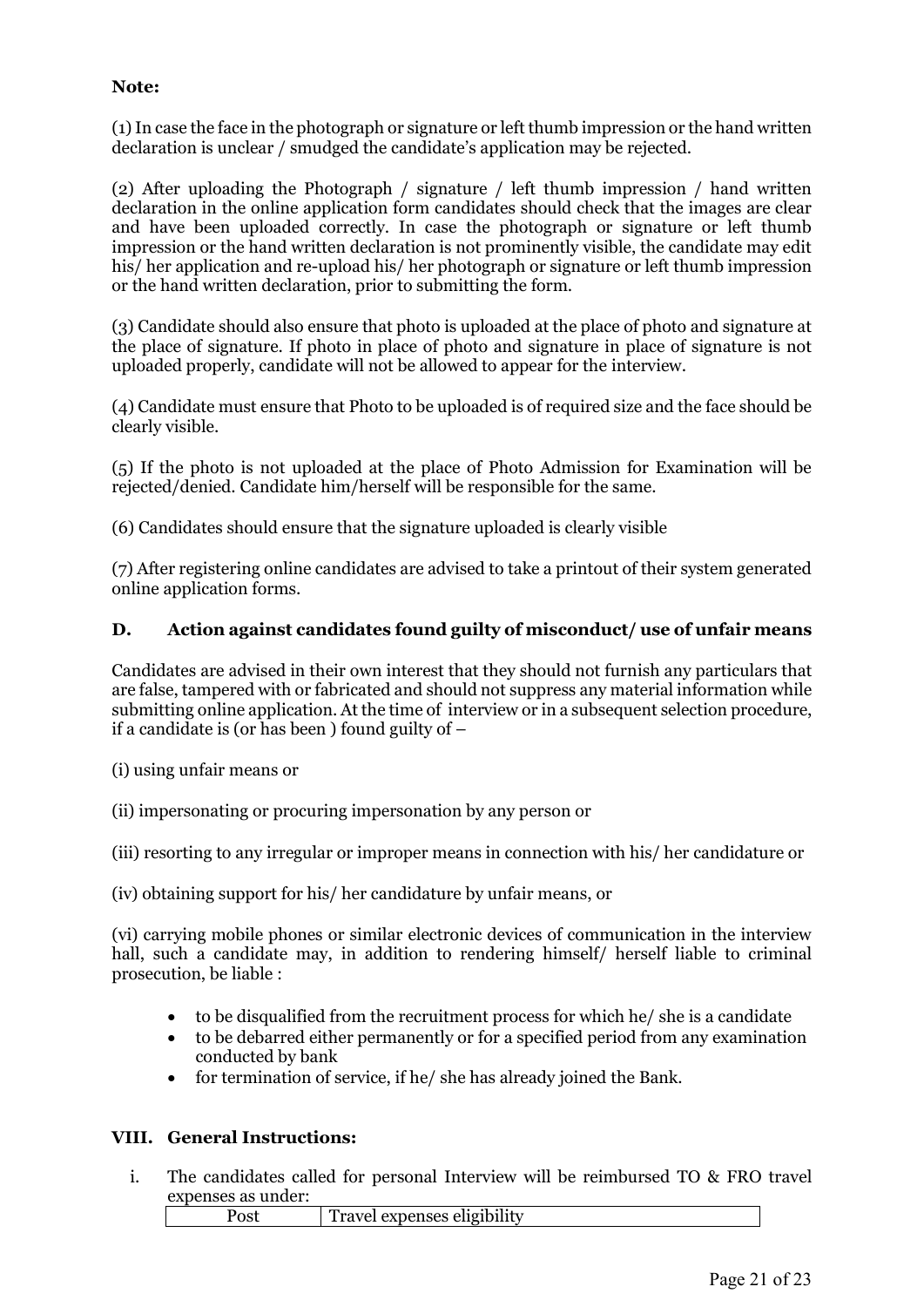| $\rm Sr\,No\,(1, 2\&10)$ | Economy class airfare             |  |  |
|--------------------------|-----------------------------------|--|--|
| <b>Others</b>            | 2 AC Train fare by Shortest Route |  |  |

- ii. Depending upon the requirement, the Bank reserves the right to increase/decrease/modify/cancel/restrict/curtail/enlarge any or all the provisions of the vacancy/ the recruitment process, if need so arises, without any further notice and without assigning any reason therefor.
- iii. The Specialist shall have no right or claim for regular employment in the organization.
- iv. No correspondence will be entertained from any ineligible and non-selected candidate. In all matters regarding eligibility, the selection process, the stages at which the scrutiny of eligibility is to be undertaken, documents to be produced for the selection process, assessment, prescribing minimum qualifying standards in the selection process, number of vacancies, communication of results, etc., the Bank's decision shall be final and binding on the candidates and no correspondence shall be entertained in this regard.
- v. The candidates belonging to SC/ST/OBC categories will have to provide original caste certificate for verification together with an attested copy by Executive Magistrate / Gazetted Officer / any Competent Authority designated in this regard, at the time of Interview.
- vi. Applicants serving in Government/Quasi Government Offices, Public Sector Undertaking including Nationalized Banks and Financial Institutions will be required to submit 'No Objection Certificate' from the employer at the time of interview, failing which their candidature may **not** be considered and travelling expenses, if any, otherwise admissible, will not be paid.
- vii. Before appointment in the Bank, a proper discharge certificate from the previous/present employer(s) will have to be produced by the applicant.
- viii. Any legal proceedings in respect of any matter of claim or dispute arising out of this advertisement and/ or an application in response thereto can be instituted only in Mumbai, and courts/ tribunals/ forums at Mumbai only shall have sole & exclusive jurisdiction to try any clause/ dispute.
	- ix. Any notice/communication meant for the candidates displayed on the Bank's website, sent by Registered/Speed Posts, or conveyed to the email id mentioned in the application at the time of registration with the Bank, shall be deemed to be sufficient service of communication upon the candidate, for all purposes.

**Note:** 

**In case of any corrigendum issued on the above advertisement and further announcements, it will be published only on Bank's website [www.nabard.org.](http://www.nabard.org/)**

#### **IMPORTANT DATES**

| Online Application Registration and                   |  | 14.06.2022       |
|-------------------------------------------------------|--|------------------|
| Payment of Online Fees/ Intimation<br><b>Charges.</b> |  | tο<br>30.06.2022 |
|                                                       |  |                  |